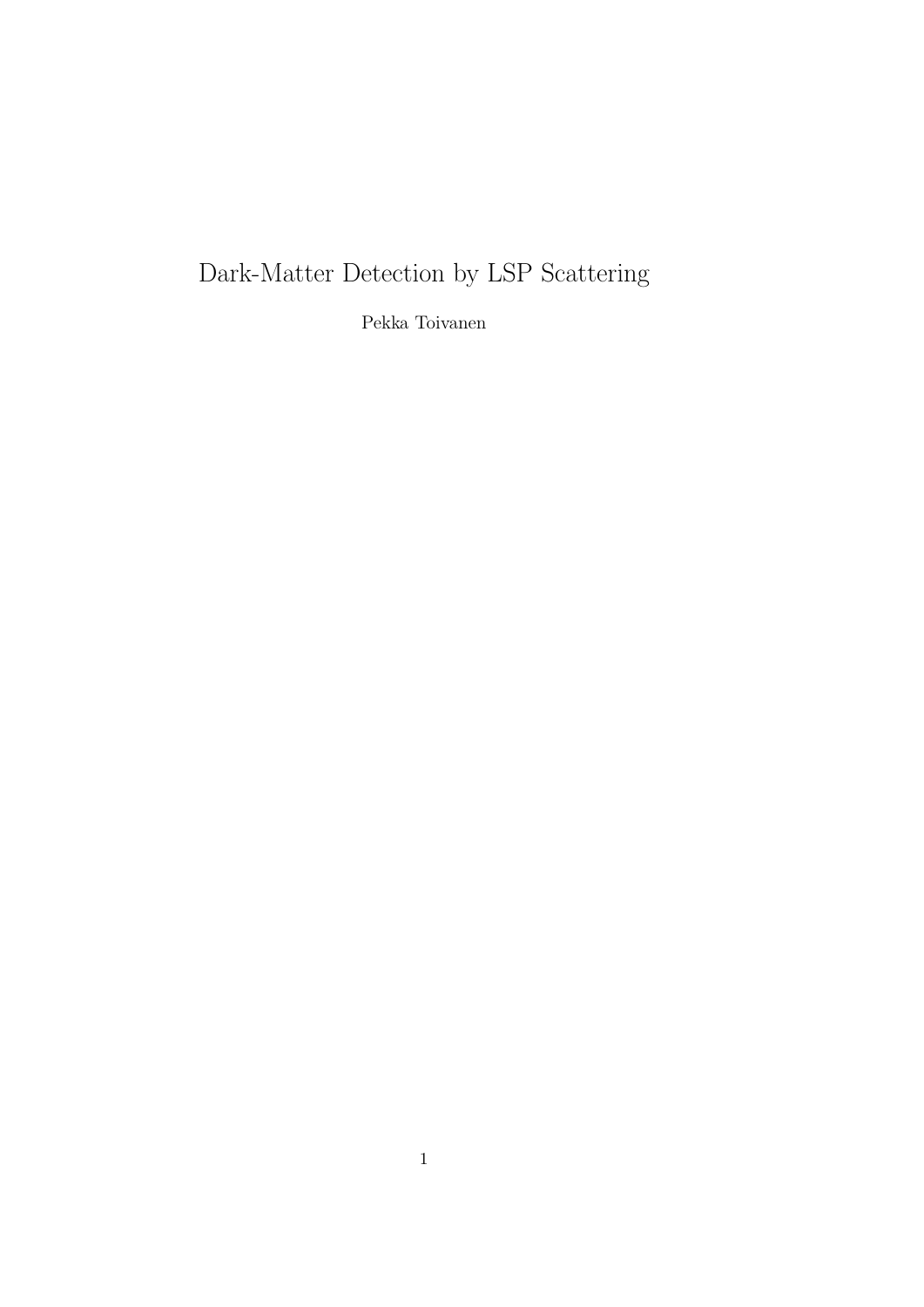## Contents

| 1                      |         | Introduction                                                             | 3              |
|------------------------|---------|--------------------------------------------------------------------------|----------------|
| $\bf{2}$               |         | Dark Matter                                                              | 4              |
|                        | 2.1     |                                                                          | $\overline{4}$ |
|                        | 2.2     |                                                                          |                |
|                        | 2.3     |                                                                          | -6             |
|                        | 2.4     | LSP scattering $\ldots \ldots \ldots \ldots \ldots \ldots \ldots \ldots$ | 11             |
| 3                      |         | Nuclear Shell Model                                                      | 13             |
|                        | 3.1     |                                                                          | 13             |
|                        | 3.2     |                                                                          | 16             |
|                        | 3.3     | Magnetic Dipole Moments                                                  | 17             |
|                        | 3.4     |                                                                          | 17             |
| $\boldsymbol{\Lambda}$ | Results |                                                                          | 19             |
| 5                      |         | Conclusions                                                              | 23             |
|                        |         | Appendices                                                               | 27             |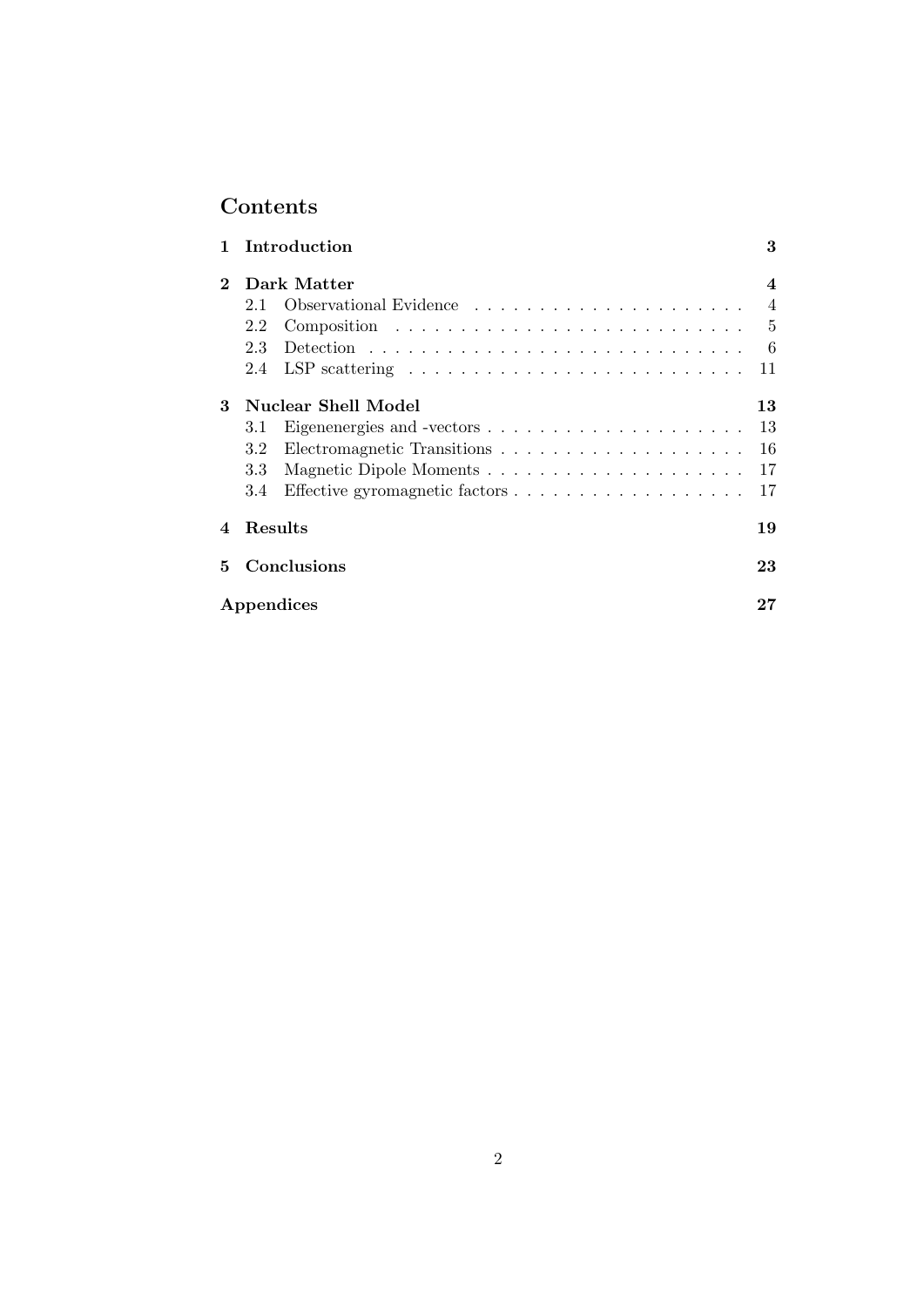### 1 Introduction

There is extensive evidence suggesting that majority of the matter in our universe is dark, i.e., it does not interact through electromagnetism. Most of the dark matter is believed to consist of Weakly Interacting Massive Particles (WIMP). The standard model of particle physics does not contain a good candidate for the WIMP, but such a candidate is predicted by supersymmetric theories. This candidate is called the Lightest Supersymmetric Particle (LSP). There is a number of experiments carried out to detect WIMPs. These experiments look for recoil signals in nuclei caused by WIMP scattering.

To be able to predict and interpret the results of the dark-matter detection experiments, knowledge of nuclear structure of the detector material is important. For this purpose, in addition to the experimental data, theoretical calculations must be carried out using some nuclear model, for example the nuclear shell model. Theoretically determined event rates for different nuclei help experimental physicists find more suitable detector materials and distinguish the WIMP-nucleon scattering from other events caused by background radiation.

The nuclear shell model is a microscopic model, which describes the nucleus as a system of interacting nucleons. The analogy between the atomic shell model is clear, although there are certain differences. As the described systems consist of several particles, one must use approximate methods to get results. After the nuclear wave functions have been determined, their quality can be tested by comparing calculated observables, such as electromagnetic transition strengths and moments to experimental ones.

In this assignment, the low lying states of  $^{127}I$ ,  $^{129}Xe$ ,  $^{131}Xe$  and  $^{133}Cs$ were calculated using the shell model. The xenon isotopes in particular are interesting from the point of view of dark-matter detection, as liquid xenon is used in several detectors. The wave functions were used to calculate magnetic dipole moments and reduced transition probabilities for M1-transitions, both of which are important factors in LSP scattering. In addition, to optimize the calculated magnetic properties, effective gyromagnetic factors were determined through a least squares fit of the calculated dipole moments to experimental data. The results of these calculations are part of a report to be published in Physics Letters B.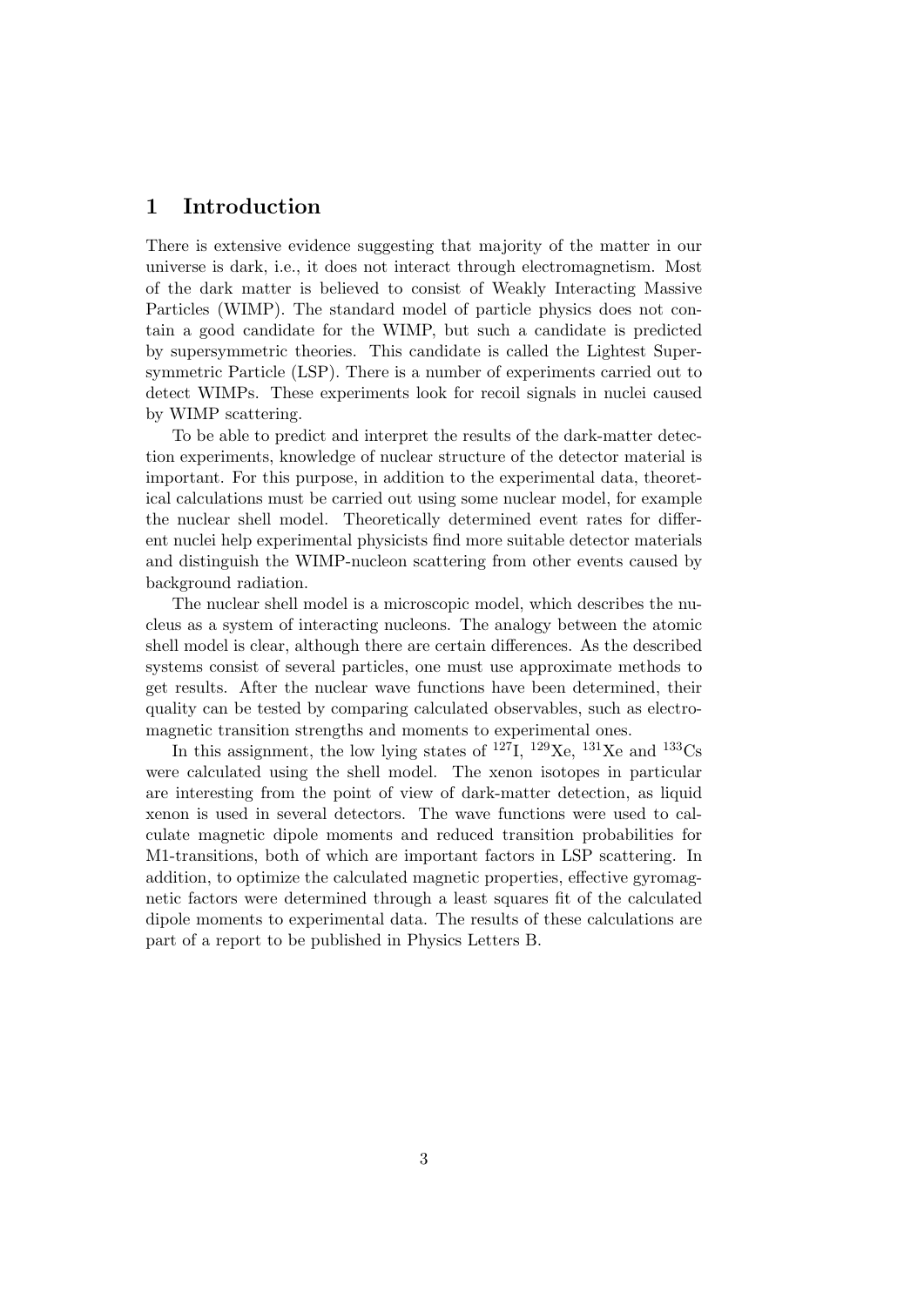## 2 Dark Matter

#### 2.1 Observational Evidence

According to our current knowledge, visible matter constitutes only a small part of the universe. Majority of the mass is made up of dark matter which interacts either weakly or not at all with electromagnetic radiation and therefore cannot be seen directly. Its presence can, however, be observed through its gravitational effects. Observational evidence of dark matter includes the dynamics of galaxies and galaxy clusters and gravitational lensing effects caused by galaxy clusters.

For spiral galaxies, the rotational speed can be calculated as a function of radius using Newtonian mechanics. For example, the disk of luminous matter in the Milky Way has a radius of about 10 kpc and, according to Newton's laws, outside the disk the rotational speed should be proportional to  $r^{-1/2}$ . Observational evidence suggests, however, that the speed remains constant up to distances of around 50 kpc. The observed rotation curve can be explained with the assumption that the disk of luminous matter is immersed in a halo of dark matter. Furthermore, measuring the rotational speed at different distances from the centre, it is possible to calculate an estimate for the local dark-matter density. For external galaxies, the rotation curves, and subsequently, the effect of the dark halo can be measured with greater accuracy (See figure 1). [1]



Figure 1: Rotational curve of the spiral galaxy NGC 6503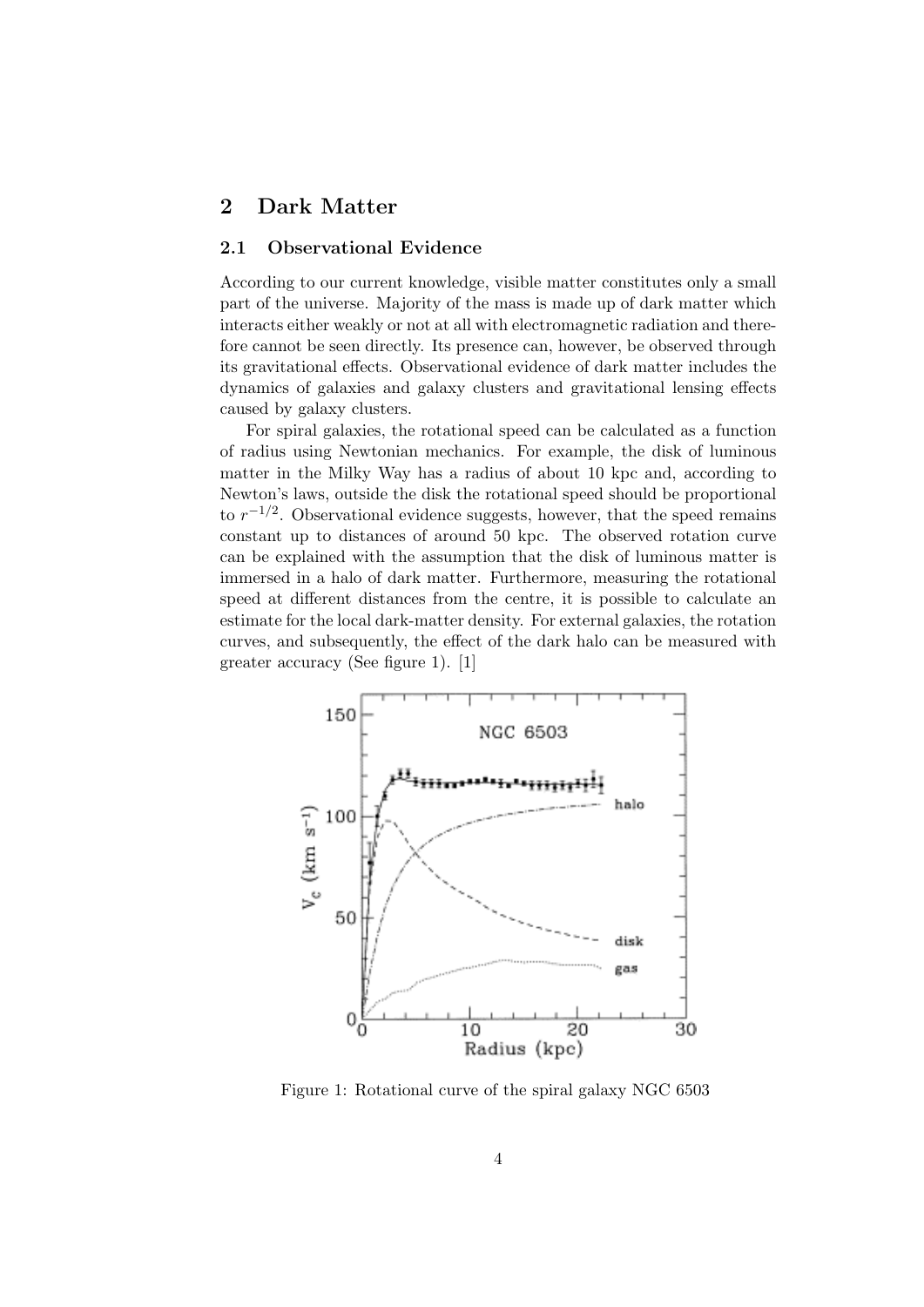#### 2.2 Composition

A part of dark matter is believed to consist of so-called MACHOs (Massive Astrophysical Compact Halo Object). These are objects made up of normal baryonic matter emitting little or no electromagnetic radiation. MACHOs may include brown dwarfs, neutron stars and black holes. According to our knowledge of big-bang nucleosynthesis, however, baryonic matter constitutes only a small part of dark matter.

The nonbaryonic component can be further divided into hot and cold dark matter, particles moving at ultra- and nonrelativistic speeds, respectively. The most common candidate for hot dark matter is the neutrino. Structure formation, however, seems to rule out a universe dominated by hot dark matter. To account for the formation of galaxies, it is necessary to assume a dominance of cold dark matter. [2]

In the year 2001 NASA launched the Wilkinson Microwave Anisotropy Probe (WMAP). The purpose of the satellite is to measure temperature fluctuations in the cosmic microwave background radiation (CMB). CMB dates back to the time of recombination, when plasma in the universe had cooled enough to let electrons and protons form neutral atoms, allowing photons to travel freely through space. Combining data from the measurements with cosmological models, it is possible to make estimates of the composition of the universe. The five year results from WMAP yield the following composition: 4.6% baryonic matter, 23% cold dark matter and 72% dark energy [3].



Figure 2: Cosmic microwave background radiation from WMAP five year results

CDM is usually thought to consist of weakly interacting massive particles (WIMP). These are particles that only interact through gravitation and weak interaction. Excluding light particles like neutrinos, the standard model of particle physics does not have a suitable candidate for WIMPs. One is, however, predicted by supersymmetry. According to supersymmetry, every particle in the standard model has a superpartner with a spin that differs by half a unit. This means that for every standard model boson there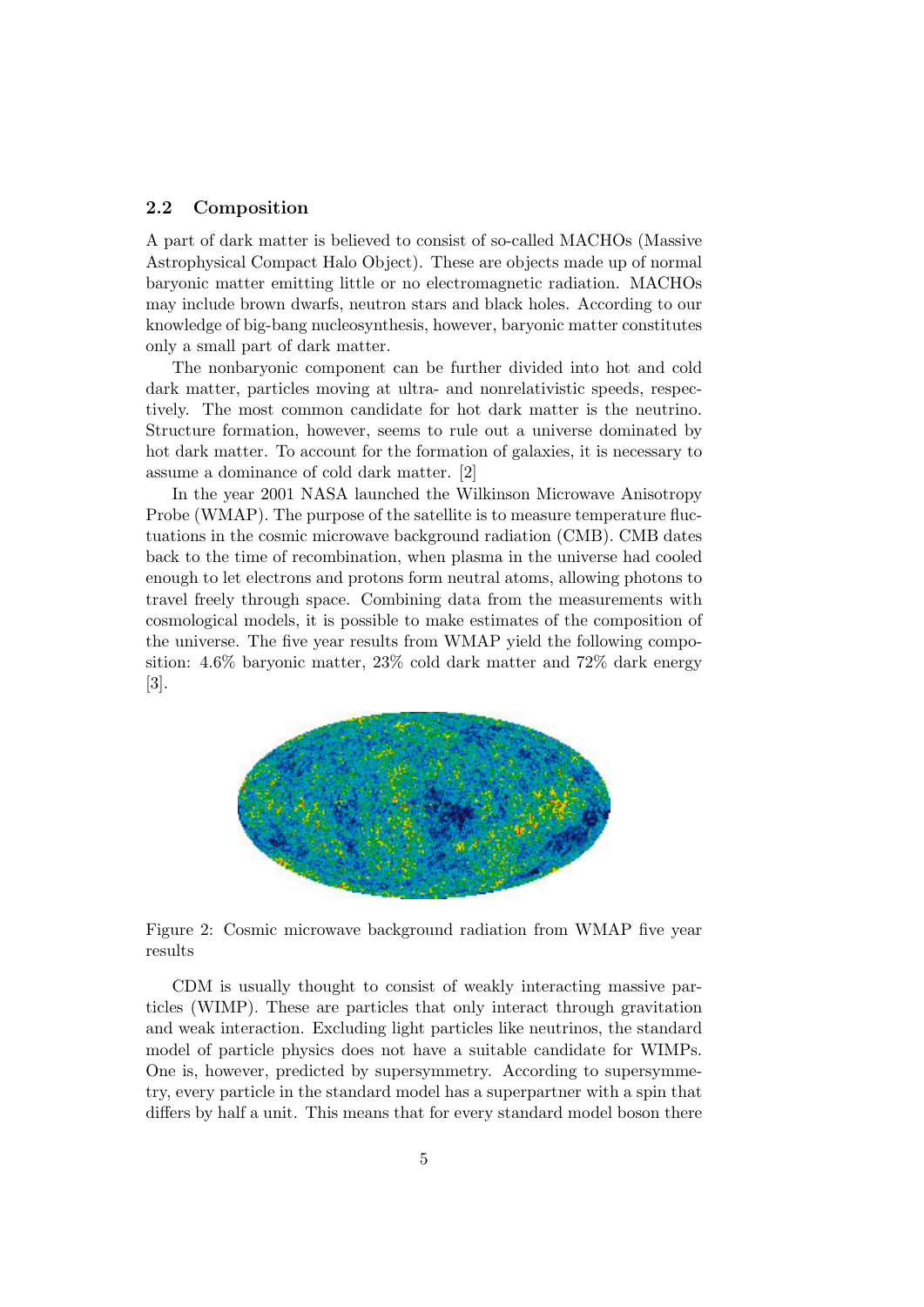exists a supersymmetric fermion. In the minimal supersymmetric standard model two gauginos and two higgsinos (superpartners of gauge and Higgs bosons) mix to form four Majorana mass eigenstates called neutralinos. The lightest of these is stable and is usually the lightest supersymmetric particle (LSP). The predicted abundance of the LSP is typically of order unity, which makes it a good CDM candidate [1].

#### 2.3 Detection

WIMPs interact very weakly with ordinary matter, which makes them extremely difficult to detect. Two main difficulties, in particular, require attention. The nuclear recoil energies in WIMP-nucleon scattering are typically of the order of 10 keV. This means that there is a requirement for very sensitive detectors with low energy thresholds. Another problem arises from the low interaction rate, typically of the order of  $10^{-4} \dots 1$  events/kg/d, depending on SUSY parameters (e.g. mass of the LSP, see figure 3). As a consequence, the WIMP signal is very weak in comparison with the signals from e.g. cosmic background radiation and natural radioactivity. It is therefore necessary to find ways of discriminating the actual LSP scattering from the background.



Figure 3: Detection rates for the LSP as a function of its mass in a <sup>73</sup>Ge detector for different SUSY parameters [1]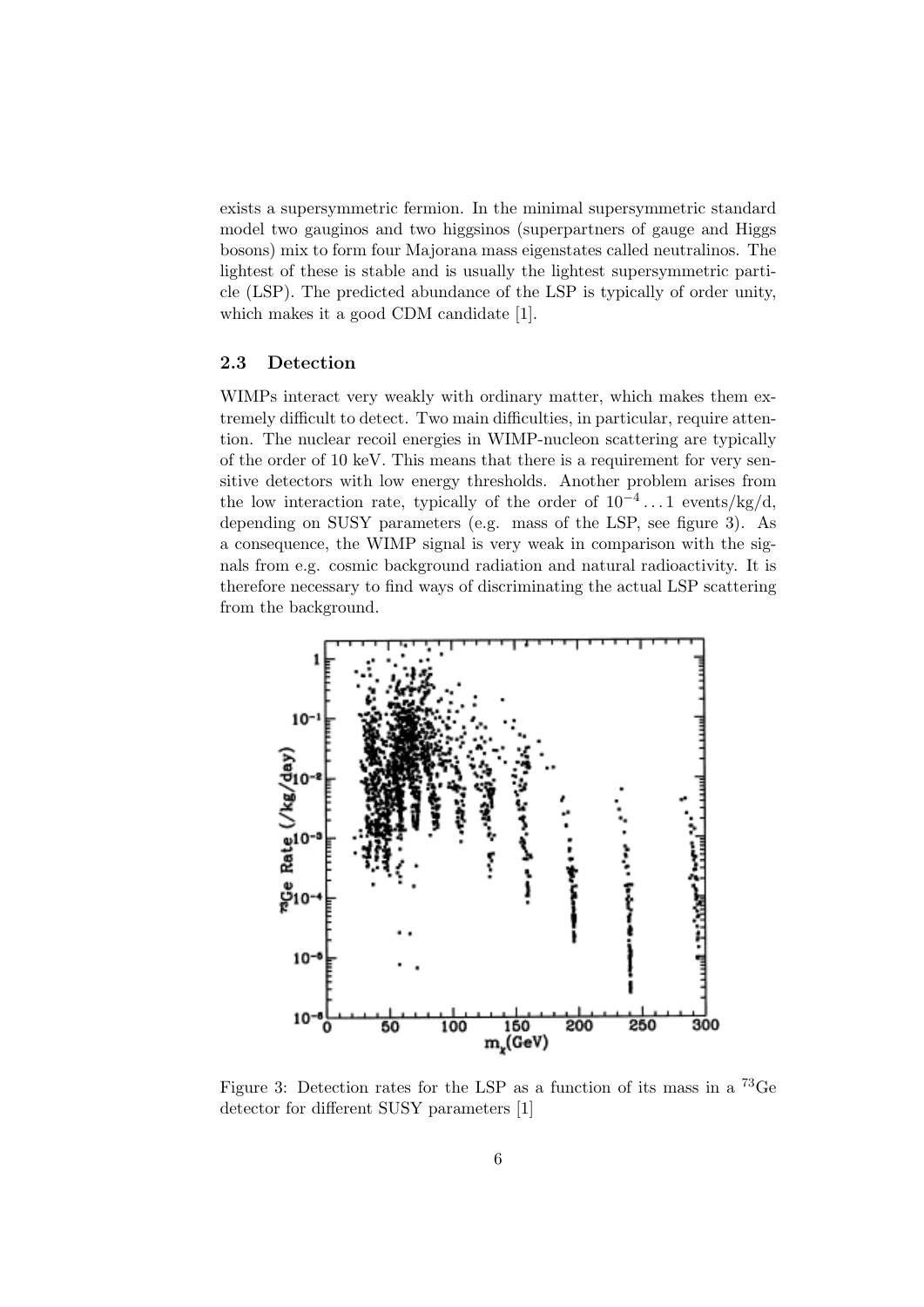To minimize the amount of cosmic background radiation, experiments are located in underground facilities and protected with extensive shielding to reduce the effect of natural radioactivity (e.g. fast neutrons, gamma rays). Furthermore, redundant detectors are used to eliminate multiplehit events. Because of the small WIMP-nucleon cross section it is very unlikely that these would be due to WIMPs. In addition, because of the low recoil energies, the detector material must be cooled down to a very low temperature to minimize thermal excitations.



Figure 4: CRESST-II detector

At the moment, there is a number of different experiments to detect WIMPs. For example, the CDMS [4] and EDELWEISS [5] experiments use germanium crystal detectors, with temperatures as low as 10 mK. As the WIMP collides with the detector nuclei, it induces vibrations in the crystal lattice. The heat generated by these phonons can then be measured with great accuracy by, e.g., using a superconductive layer, whose resistance changes dramatically due to a small change in temperature. To further reduce the effect of background radiation, both experiments use another channel to measure ionization in the crystal. Because of the different ioniza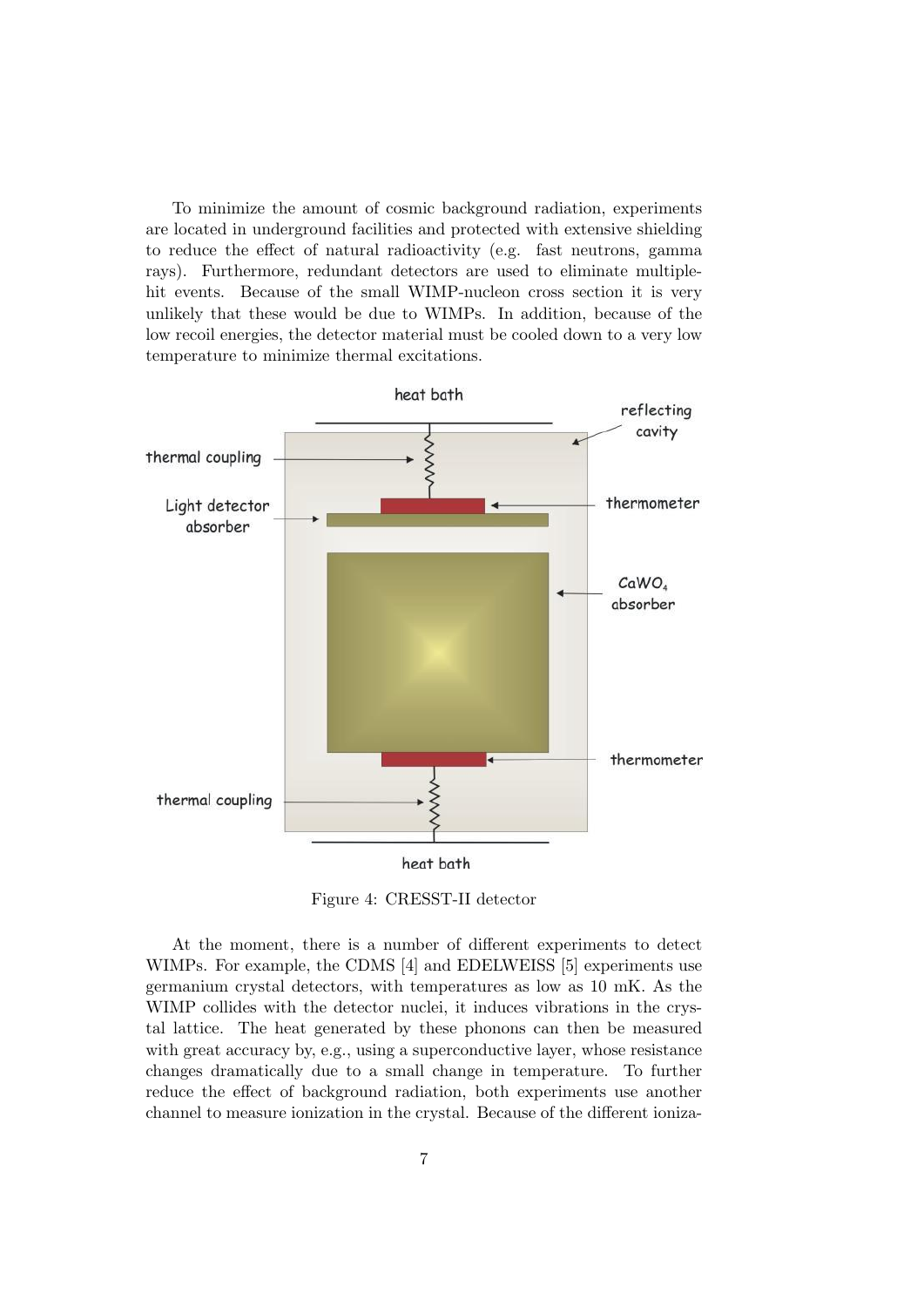tion yields for nuclear recoils and gamma radiation, the background can be suppressed by factors larger than 1000. A similar two-channel approach has also been used in the CRESST experiment [6], which uses detectors based on scintillating CaWO<sup>4</sup> crystals. For most background radiations, some of the recoil energy is emitted as a scintillation pulse, whereas for the WIMP most of the energy is directed to the phonon channel. Further experiments include the XENON [8] and ZEPLIN [7] projects, which use liquid xenon detectors. Both use simultaneous ionization and scintillation detection to discriminate between nuclear recoils and background electron recoils (See figure 6).



Figure 5: ZEPLIN-II detector: Xe detector (A), liquid scintillator veto (B), Gd-loaded polypropylene hydrocarbon neutron shield (C) and Pb  $\gamma$ ray shield (D)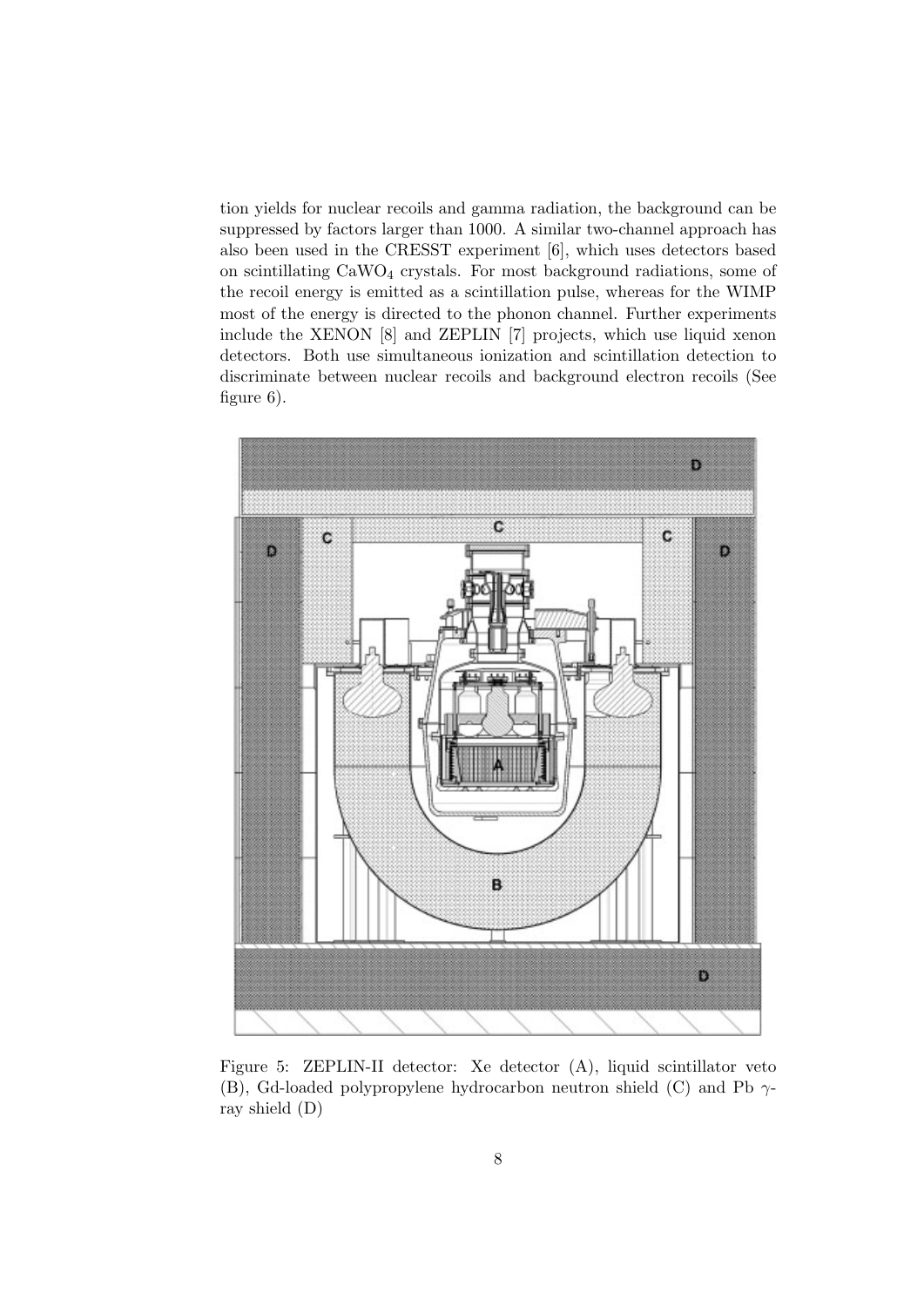

Figure 6: Scintillation to ionization ratio as a function of recoil energy from calibration using neutrons from an AmBe source (upper) and Comptonscattered <sup>60</sup>Co  $\gamma$ -rays (lower). Also shown are the 50% nuclear recoil acceptance boundary and the nuclear recoil acceptance window used in the dark matter analysis. [7]

An important characteristic of the WIMP-nucleon scattering is its annual modulation. The event rate depends on the direction of Earth's orbital motion in relation to Sun's movement in the galaxy. There is a peak in the signal around June, when the velocities of Earth and Sun are aligned and the flux passing through Earth is stronger. This modulation can be used to distinguish the WIMP signal from the background (See figure 7).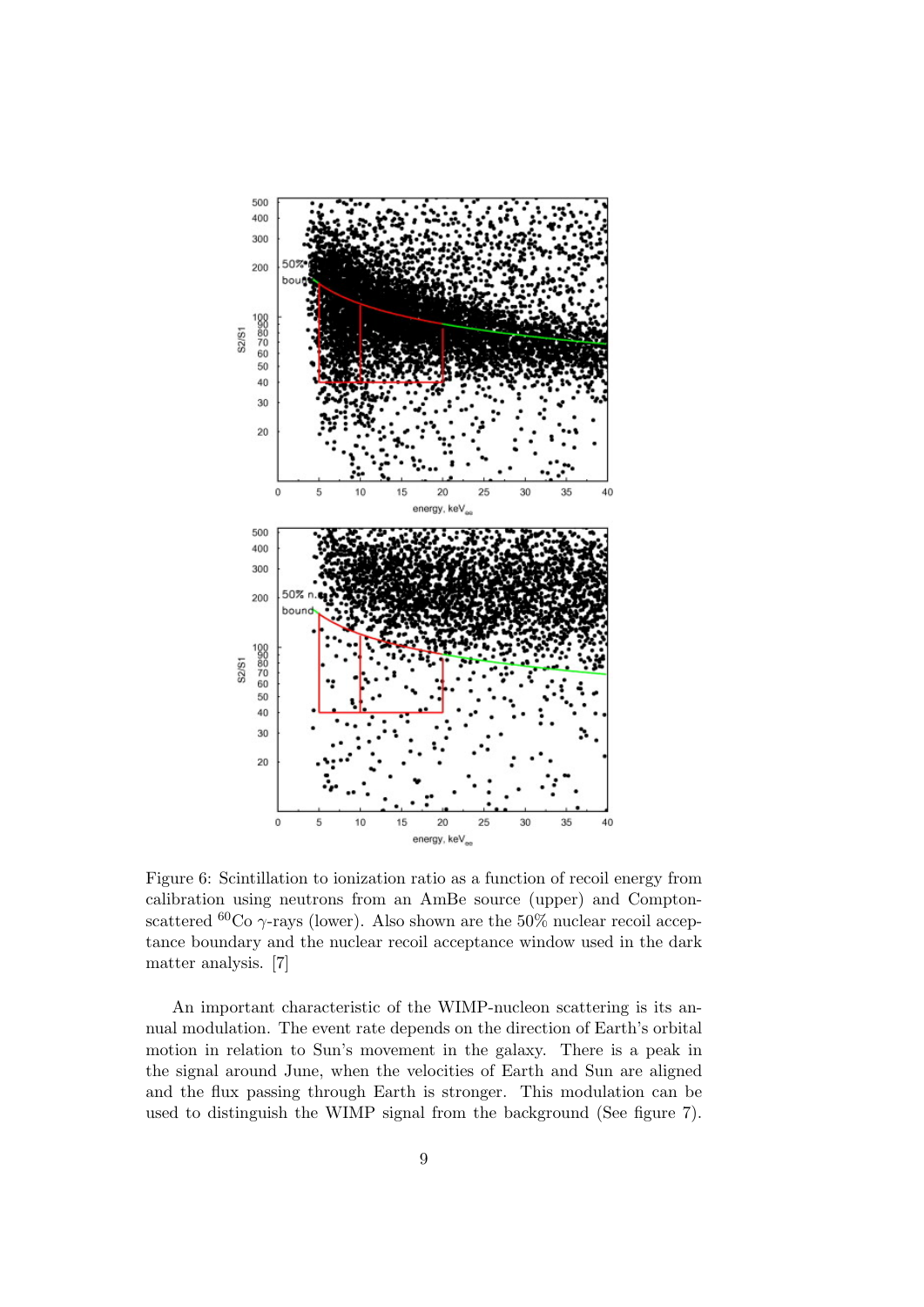

Figure 7: Annual modulation for single-hit and multiple-hit events. A clear modulation can be seen in the single-hit events that include the possible WIMP events. [9]

So far, the only experiment to measure this modulation is the DAMA/NaI [9] experiment, which uses scintillating NaI crystals. The results, however, seem to contradict those of other experiments (See figure 8). Indeed, with further experiments and more stringent limits on the WIMP-nucleon cross section (figure 9), the DAMA result can be ruled out in most SUSY models. Nevertheless, it is possible to reconcile the seemingly contradictory results in some models. For example, the role of spin-dependent and coherent channels has been studied as a possible cause for the discrepancy [10]. Models favouring the spin-dependent channel might be able to explain both results.



Figure 8: Limits on WIMP-nucleon cross sections from different experiments. The closed contour represents the area of the DAMA result. [11]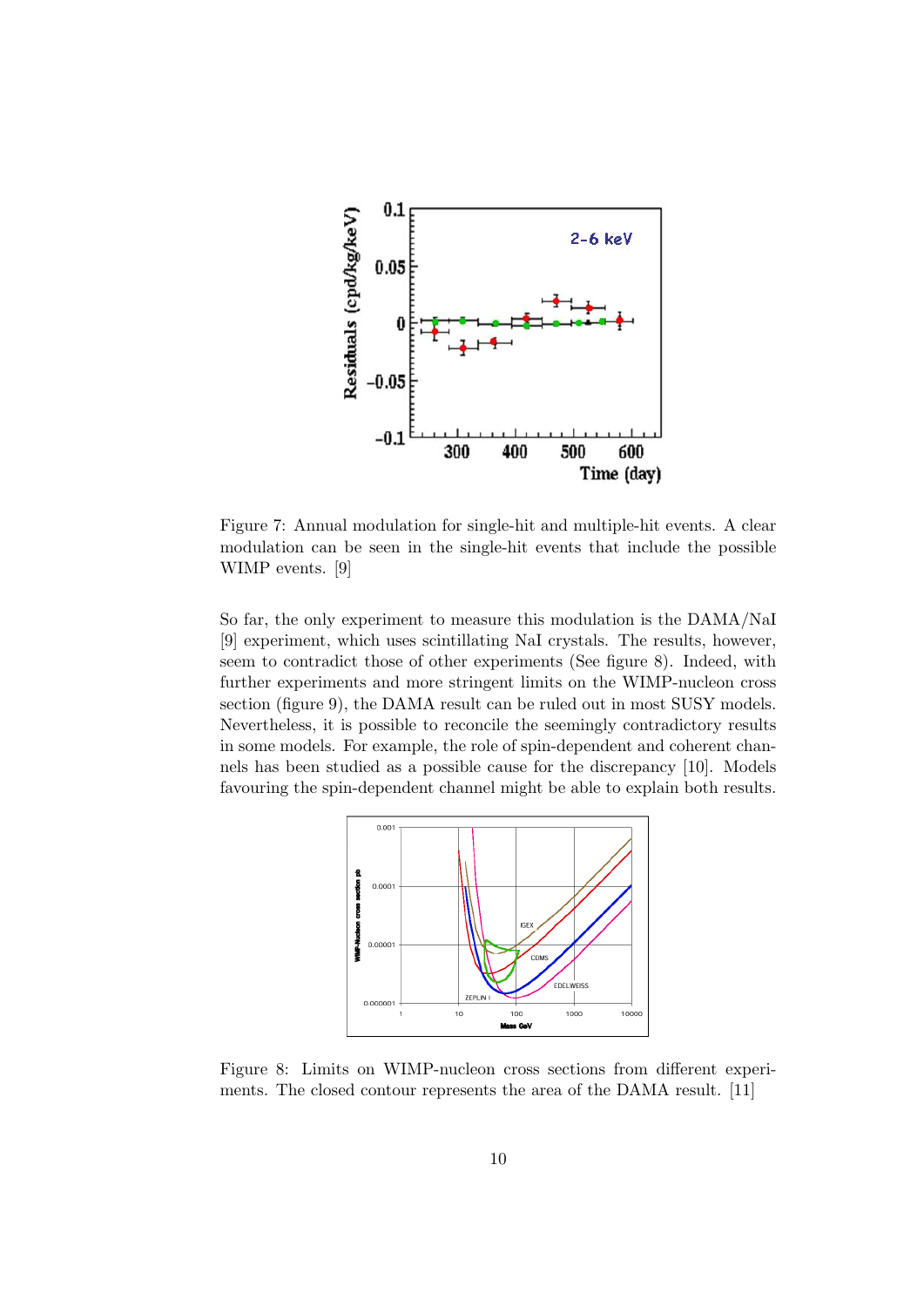

Figure 9: Limits on WIMP-nucleon cross sections from different experiments [8]

#### 2.4 LSP scattering

From the point of view of theoretical physics, the interpretation of the experimental results for the WIMP-nucleon scattering depends on two things. The first is the SUSY model employed to describe the WIMP. The other is the nuclear model describing the structure of the nuclei used in detectors. In order to understand or predict experimental results, calculations have to be carried out for the nuclear properties of the detector material. In this work, the nuclear shell model was used for this purpose. Theoretical calculations can be used to find more efficient detector materials. They also yield information of the expected annual modulation mentioned above.

To calculate average detection rates for a specific nucleus, one must be able to produce the nuclear matrix elements involved in the scattering. In the case of elastic scattering the important state is the ground state. For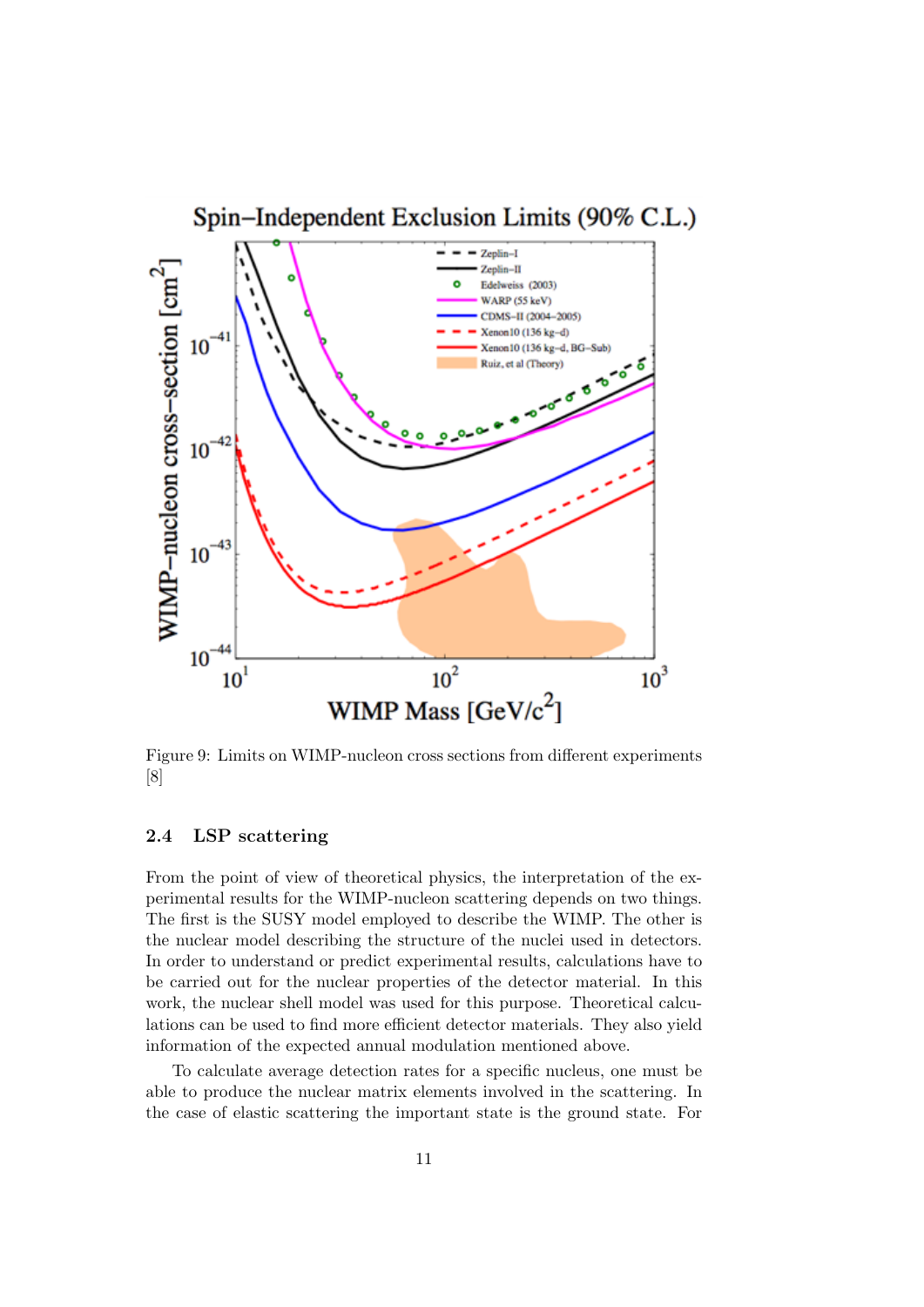inelastic scattering the first excited state must also be calculated. As the relevant matrix elements for LSP scattering depend on spin operators, the nuclear wave functions should reproduce the related data for magnetic dipole moments and M1 transitions in order to be considered reliable.

The event rate for LSP scattering can be written as [10]

$$
\langle R \rangle = [(f_A^0)^2 D_1 + 2f_A^0 f_A^1 D_2 + (f_A^1)^2 D_3 + A^2 (f_S^0 - f_S^1 \frac{A - 2Z}{A}) D_4] m_{det}[kg],
$$
\n(1)

where the  $f$  coefficients are specific to the employed SUSY model and  $m_{det}[kg]$  is the detector mass in units of kg. All the information about the nuclear structure, as well as the dark halo profile, is contained in the coefficients  $D_n$ , which are defined as

$$
D_1 = \int_{-1}^{+1} \int_{\psi_{min}}^{\psi_{max}} \int_{u_{min}}^{u_{max}} G(\psi, \xi) F_{00}(u) \Omega_0^2 d\xi d\psi du,
$$
 (2)

$$
D_2 = \int_{-1}^{+1} \int_{\psi_{min}}^{\psi_{max}} \int_{u_{min}}^{u_{max}} G(\psi, \xi) F_{01}(u) \Omega_0 \Omega_1 d\xi d\psi du,
$$
 (3)

$$
D_3 = \int_{-1}^{+1} \int_{\psi_{min}}^{\psi_{max}} \int_{u_{min}}^{u_{max}} G(\psi, \xi) F_{11}(u) \Omega_1^2 d\xi d\psi du,
$$
 (4)

$$
D_4 = \int_{-1}^{+1} \int_{\psi_{min}}^{\psi_{max}} \int_{u_{min}}^{u_{max}} G(\psi, \xi) |F(u)|^2 \Omega_0^2 d\xi d\psi du.
$$
 (5)

Here  $G(\psi, \xi)$  is a modulation function,  $F_{\rho \rho}(u)$ ,  $\rho, \rho' = 0, 1$  are the spin structure functions

$$
F_{\rho\rho'}(u) = \sum_{\lambda,\kappa} \frac{\Omega^{(\lambda,\kappa)}_{\rho}(u)\Omega^{(\lambda,\kappa)}_{\rho'}(u)}{\Omega_{\rho}\Omega_{\rho'}},\tag{6}
$$

$$
\Omega_{\rho}^{(\lambda,\kappa)}(u) = \sqrt{\frac{4\pi}{2J+1}} (J_f || \sum_{j=1}^{A} [Y_{\lambda}(\Omega_j) \otimes \sigma(j)]_{\kappa} j_{\lambda}(\sqrt{u}r_j) \omega_{\rho}(j) || J_i), \tag{7}
$$

with  $j_{\lambda}$  a Bessel function,  $\omega_0(j) = 1$  and  $\omega_1(j) = \tau_3(j)$ .  $\Omega_{\rho} = \Omega_{\rho}^{(0,1)}(0)$  is the static spin matrix element and  $F(u)$  the nuclear form factor. For  $\psi = v/v_0$ and  $u = q^2b^2/2$ , with v the speed of the LSP relative to the detector,  $v_0$  the speed of the sun, q the momentum transfer and b the oscillator parameter, the limits in the integral are different for elastic and inelastic scattering.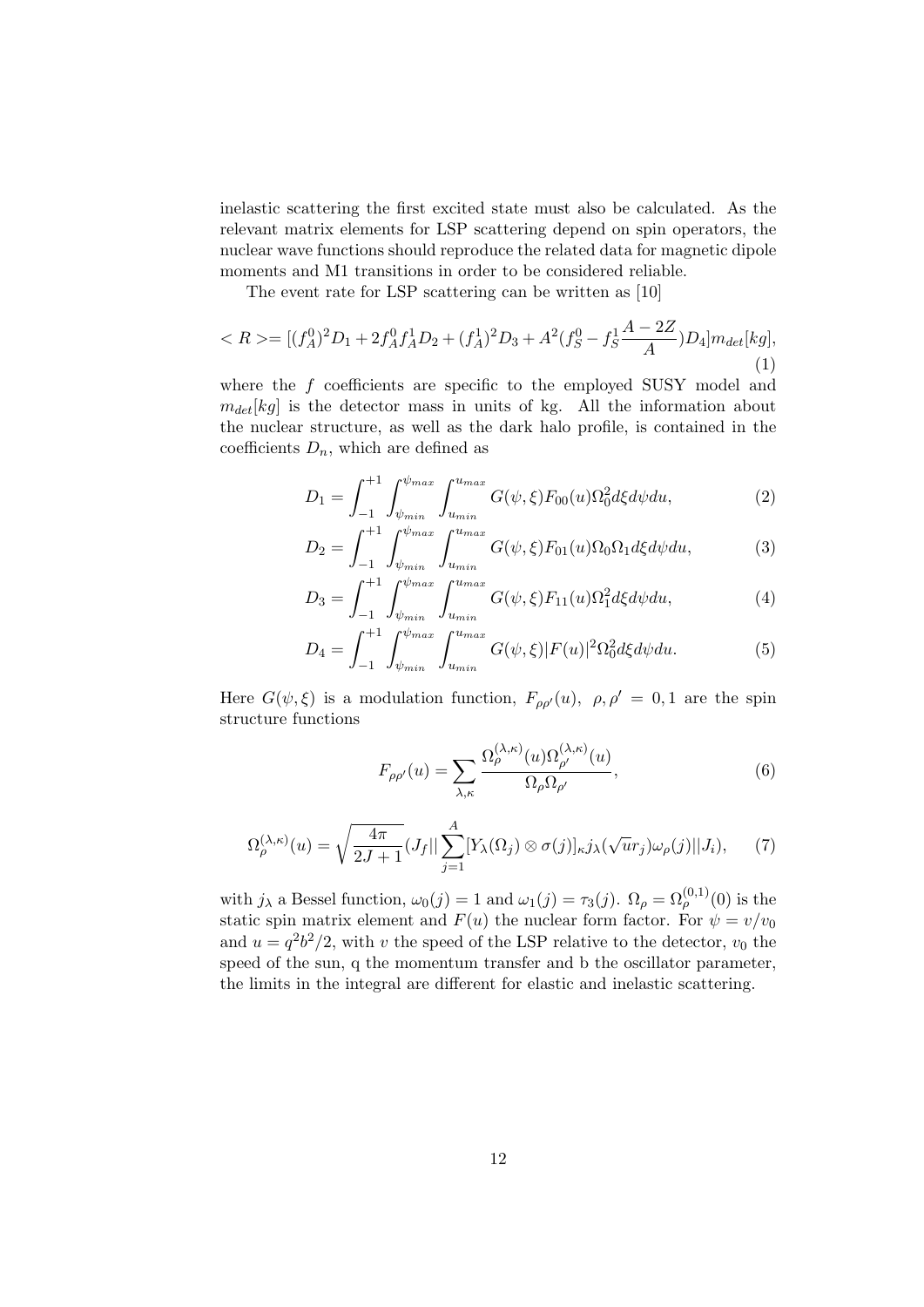## 3 Nuclear Shell Model

#### 3.1 Eigenenergies and -vectors

The single-particle energy levels of a nucleus form a shell structure resembling that of an atom. Due to some essential differences (e.g. two types of nucleons, the difference between the nuclear and Coulomb interactions) the resulting structure differs from the atomic case (shell closures at different magic particle numbers), but the shell model approach remains, in principle, the most accurate microscopic model for the nucleus.

The nucleus is a many-body system for which an exact solution is usually impossible to obtain and therefore approximate methods, such as perturbation theory, must be applied. In the shell model it is assumed that to a first approximation each nucleon moves independently in an average potential  $U_i$ generated by the two-body interactions  $W_{ik}$  with the other nucleons. This yields a Hamiltonian of the type

$$
\hat{H} = \sum_{i=1}^{A} \hat{T}_i + \sum_{i < k} \hat{W}_{ik} = \sum_{i=1}^{A} (\hat{T}_i + \hat{U}_i) + (\sum_{i < k} \hat{W}_{ik} - \sum_{i=1}^{A} \hat{U}_i) \equiv \hat{H}^0 + \hat{H}^1, \tag{8}
$$

where A denotes the number of particles in the nucleus and  $\hat{T}_i$  the kineticenergy operator.  $\hat{H}^0$  is the Hamiltonian for independent-particle motion and  $\hat{H}^1$  represents a residual two-body interaction. The eigenfunctions for  $\hat{H}^0$  can be obtained as Slater determinants

$$
|\Phi_{a_1a_2...a_A}(1,2,...,A) \rangle = \frac{1}{\sqrt{A}} \begin{vmatrix} \phi_{a_1}(1) & \phi_{a_1}(2) & \dots & \phi_{a_1}(A) \\ \phi_{a_2}(1) & \phi_{a_2}(2) & & \vdots \\ \vdots & & \ddots & \vdots \\ \phi_{a_A}(1) & \dots & \dots & \phi_{a_A}(A) \end{vmatrix}
$$
 (9)

of single-particle wave functions, i.e. the solutions of the Schrödinger equation

$$
(\hat{T} + \hat{U})\phi_a = e_a \phi_a.
$$
\n(10)

Here  $a_i$  denote the quantum numbers labeling a particular state i and  $e_a$  is the single-particle energy. A simple product of single-particle wave functions cannot be used because of the Pauli exclusion principle, which states that for indistinguishable fermions the wave function must be antisymmetric with respect to the interchange of two particle coordinates and spins. On the other hand, since the total angular momentum is conserved, one often uses basis states of definite angular momentum, in which case the Slater determinants alone are not suitable. It is possible, however, to construct an appropriate basis from the Slater determinants using angular-momentum projection operators. Another approach is to use the occupation number formalism [12], which is especially useful when dealing with many particles distributed over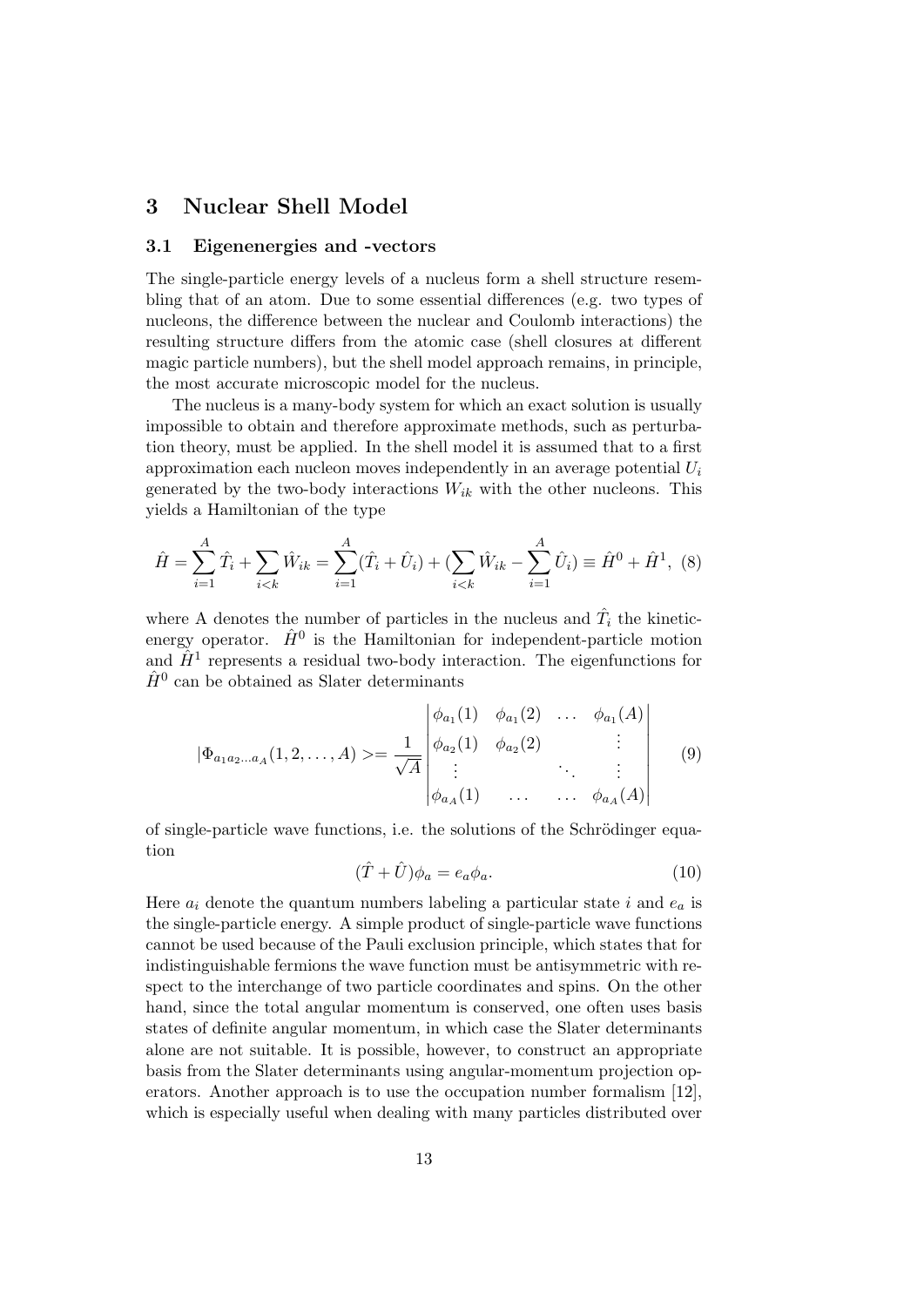several orbits. For calculations with both protons and neutrons, one can either treat them as distinguishable particles or use the isospin formalism, where they are considered different charge states of the same particle.

For the use of perturbation theory, one tries to determine the average potential U so that the residual interaction becomes small and the true wave function is approximated well by the independent-particle wave function  $|\Phi(1, 2, ..., A)| >$ . An appropriate potential can be derived through the Hartree-Fock theory [13], but because of the complex nature of the calculations for the corresponding basis, one often starts with a simple singleparticle potential such as the harmonic-oscillator or Saxon-Woods potential. Considering the residual interaction as a perturbation, the shifts in the eigenenergies can now be calculated as the expectation value of the interaction in the unperturbed state, i.e. the single-particle state  $|\Phi(1, 2, \ldots, A)| >$ . The energy can then be written as

$$
E = E^{0} + E^{1} = \sum_{i=1}^{A} e_{a_{i}} + \langle \Phi | \hat{H}^{1} | \Phi \rangle.
$$
 (11)

In spectroscopic calculations it is usually assumed that the nucleus consists of an inert core of closed shells and N nucleons orbiting it in some prescribed configuration space. Since one is often not interested in the absolute value of energy levels, but rather in the excitation energies and the relative values with respect to the core, it is possible to omit from the Hamiltonian the part dealing solely with the core. If one now assumes that the residual interaction can be described as a two-body interaction, the Hamiltonian can be written as

$$
\hat{H} = \sum_{i=1}^{N} (\hat{T}_i + \hat{U}_i) + \sum_{i < k} \hat{V}_{ik} \equiv \hat{H}^0 + \hat{H}^1 \tag{12}
$$

and the energy of state  $|\Phi(1, 2, \ldots, N) \rangle$  as

$$
E = \sum_{i=1}^{N} e_{a_i} + \langle \Phi | \hat{V} | \Phi \rangle \equiv E^0 + E^1.
$$
 (13)

Above, the state  $|\Phi(1, 2, \ldots, N) \rangle$  represented a pure shell model configuration with a given particle distribution on the single-particle orbitals. One must take into consideration, however, that due to the residual interaction, nucleons may scatter to other states lying close in energy [14]. Assuming there are K such states, the actual states are linear combinations

$$
|\Psi_p \rangle = \sum_{k=1}^{K} a_{kp} |\Phi_k \rangle, \qquad p = 1, ..., K \tag{14}
$$

of these states, for which the Schrödinger equation leads to

$$
\sum_{k=1}^{K} H_{lk} a_{kp} \equiv \sum_{k=1}^{K} \langle \Phi_l | \hat{H} | \Phi_k \rangle a_{kp} = \sum_{k=1}^{K} (E_k^0 \delta_{lk} + H_{lk}^1) a_{kp} = E_p a_{lp}, \quad (15)
$$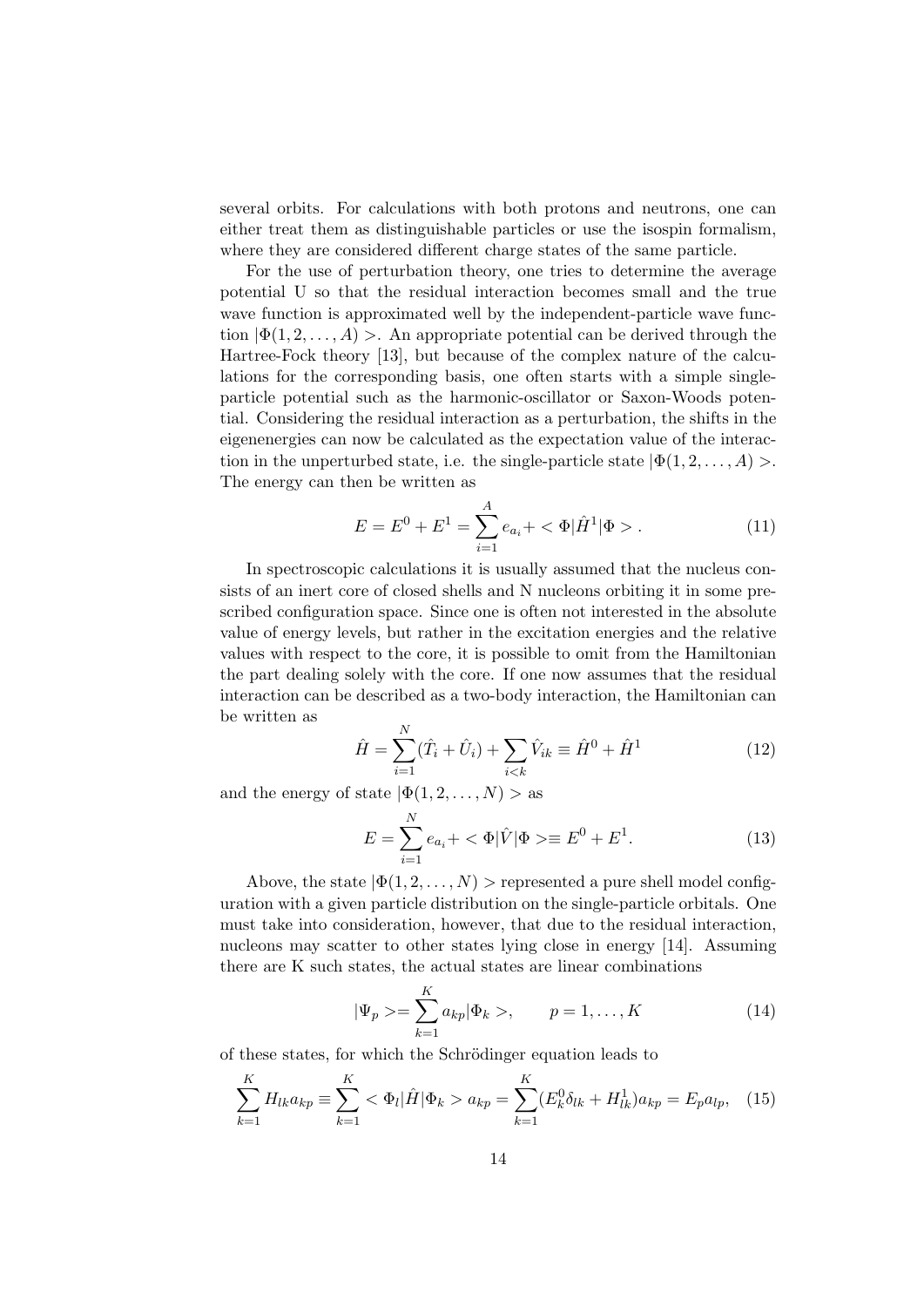which can be written in matrix form as

$$
\begin{pmatrix} H_{11} & H_{12} & \dots & H_{1K} \\ H_{21} & H_{22} & & \vdots \\ \vdots & & \ddots & \vdots \\ H_{K1} & \dots & \dots & H_{KK} \end{pmatrix} \begin{pmatrix} a_{1p} \\ a_{2p} \\ \vdots \\ a_{Kp} \end{pmatrix} = E_p \begin{pmatrix} a_{1p} \\ a_{2p} \\ \vdots \\ a_{Kp} \end{pmatrix} . \tag{16}
$$

The eigenenergies and vectors of the Schrödinger equation can now be determined by diagonalizing the matrix  $H_{lk}$ . It is clear that for the diagonalization to work, the configuration space must be truncated, as a complete configuration space would lead to matrices of infinite size. One must therefore choose a suitable single-particle model space for the calculations. As a consequence, one must introduce an effective interaction which, acting on the truncated configuration space, yields the same results as the realistic bare interaction in the complete space. It can be shown through the use of the variational principle that the ground state energy in a subset of a given configuration space gives an upper bound for the ground state energy in that space and thus the larger the model space, the better the agreement with the complete configuration space. The size of the model space is of course restricted by the computer used for the calculations.

The many-particle matrix elements  $\langle \Phi_l | V | \Phi_k \rangle$  of the effective interaction can be expressed in terms of single-particle matrix elements through the use of second-quantisation formalism and coefficients of fractional parentage. These elements can then be evaluated in a number of ways. One can obtain the values from experimental data or use certain simple interactions, such as the surface delta potential, which correlate with experimental results [15]. Another approach is to derive the effective interaction from a realistic one. Problems arise because of the repulsive hard core of the realistic interaction, which leads to large or even infinite matrix elements. A solution can be found, however, through the introduction of the Brueckner G-matrix [16], which treats the scattering of the nucleons to intermediate states more accurately and thus removes the infinities from the matrix elements.

For large configuration spaces the size of the Hamiltonian matrix increases rapidly. It is not always necessary, however, to diagonalize the whole matrix. The lower eigenvalues and the corresponding eigenvectors can be obtained with good accuracy through the use of the Lanczos method [17]. The outline of the method is as follows. One first operates with the Hamiltonian on an arbitrarily chosen normalized initial vector  $|v_1\rangle$  in the configuration space, to obtain

$$
H|v_1\rangle = \alpha_1|v_1\rangle + \beta_1|v_2\rangle, \tag{17}
$$

where  $|v_2\rangle$  is orthogonal to  $|v_1\rangle$ . One then operates on  $|v_2\rangle$  to obtain vector  $|v_3|$  > orthogonal to  $|v_1|$  > and  $|v_2|$  >. The iteration procedure is continued until a complete set of orthonormal vectors is obtained, which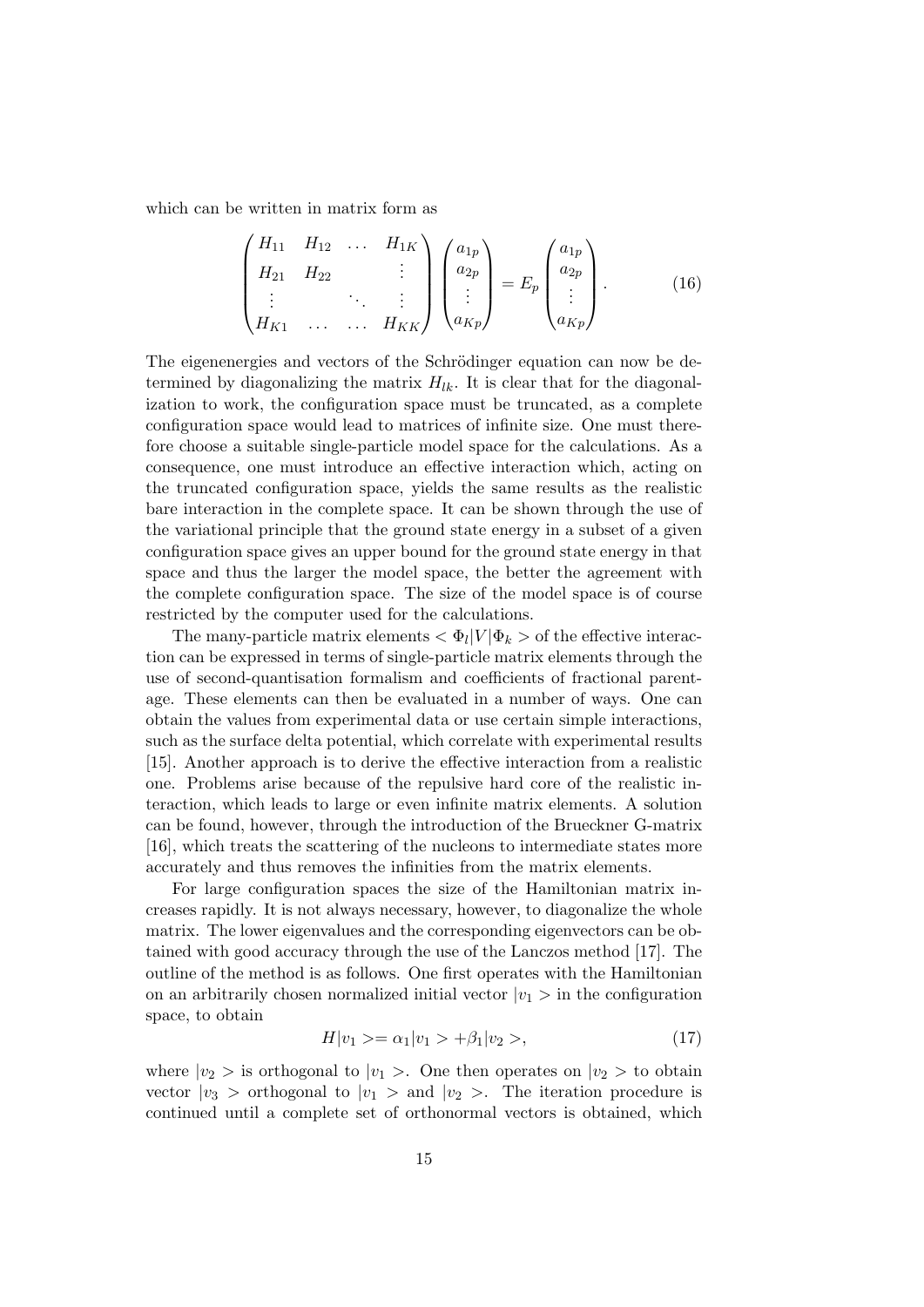leads to

$$
H|v_1\rangle = \alpha_1|v_1\rangle + \beta_1|v_2\rangle,
$$
  
\n
$$
H|v_2\rangle = \beta_1|v_1\rangle + \alpha_2|v_2\rangle + \beta_2|v_3\rangle,
$$
  
\n
$$
\vdots
$$
  
\n
$$
H|v_{K-1}\rangle = \beta_{K-2}|v_{K-2}\rangle + \alpha_{K-1}|v_{K-1}\rangle + \beta_{K-1}|v_K\rangle,
$$
  
\n
$$
H|v_K\rangle = \beta_{K-1}|v_{K-1}\rangle + \alpha_K|v_K\rangle,
$$
  
\n(18)

with  $\alpha_i = \langle v_i | H | v_i \rangle$  and  $\beta_i = \langle v_{i+1} | H | v_i \rangle$ . In the basis  $|v_i \rangle$  the Hamiltonian matrix can now be written in the tridiagonal form

$$
H = \begin{pmatrix} \alpha_1 & \beta_1 & 0 & \dots & \dots & 0 \\ \beta_1 & \alpha_2 & \beta_2 & & & \vdots \\ 0 & \beta_2 & \alpha_3 & \beta_3 & & \vdots \\ \vdots & & & \ddots & & \vdots \\ \vdots & & & & \beta_{K-2} & \alpha_{K-1} & \beta_{K-1} \\ 0 & \dots & \dots & 0 & \beta_{K-1} & \alpha_K \end{pmatrix} .
$$
 (19)

A useful property of this matrix is that the eigenvalues obtained by diagonalizing the upper left  $n \times n$  corner of the matrix converge to the eigenvalues of the full matrix. This is especially useful for the determination of the lower eigenvalues, for which the convergence is generally obtained for  $n \ll K$ .

#### 3.2 Electromagnetic Transitions

Once one has obtained the nuclear wave functions for a given nucleus, a good way to test their quality are the electromagnetic transitions between states. For an electromagnetic multipole operator of rank  $\lambda$ ,  $\mathcal{M}_{\sigma\lambda\mu}$ , the following selection rules apply [18]. Because of the conservation of total angular momentum the matrix elements  $\langle J_f M_f | \mathcal{M}_{\sigma \lambda \mu} | J_i M_i \rangle$  differ from zero only if  $|J_i - J_f|$  ≤  $\lambda$  ≤  $J_i + J_f$ . Furthermore, because of the conservation of parity,  $\pi_i \pi_f$  must equal  $(-1)$ <sup>λ</sup> for electric transitions ( $\sigma = E$ ), and  $(-1)^{\lambda+1}$ for magnetic transitions  $(\sigma = M)$ .

It can be shown that the transition rate from state  $J_i$  to  $J_f$  is proportional to a measurable quantity known as the reduced transition probability [19]

$$
B(\sigma \lambda; J_i \to J_f) = \frac{(J_f || \mathcal{M}_{\sigma \lambda} || J_i)^2}{2J_i + 1},
$$
\n(20)

which is independent of the projection quantum number  $M$ . Here we have introduced the reduced matrix element defined by the Wigner-Eckart theorem

$$
\langle J_f M_f | T_{LM} | J_i M_i \rangle = \frac{(J_i M_i L M | J_f M_f)}{\sqrt{2J_f + 1}} (J_f || \mathbf{T}_L || J_i). \tag{21}
$$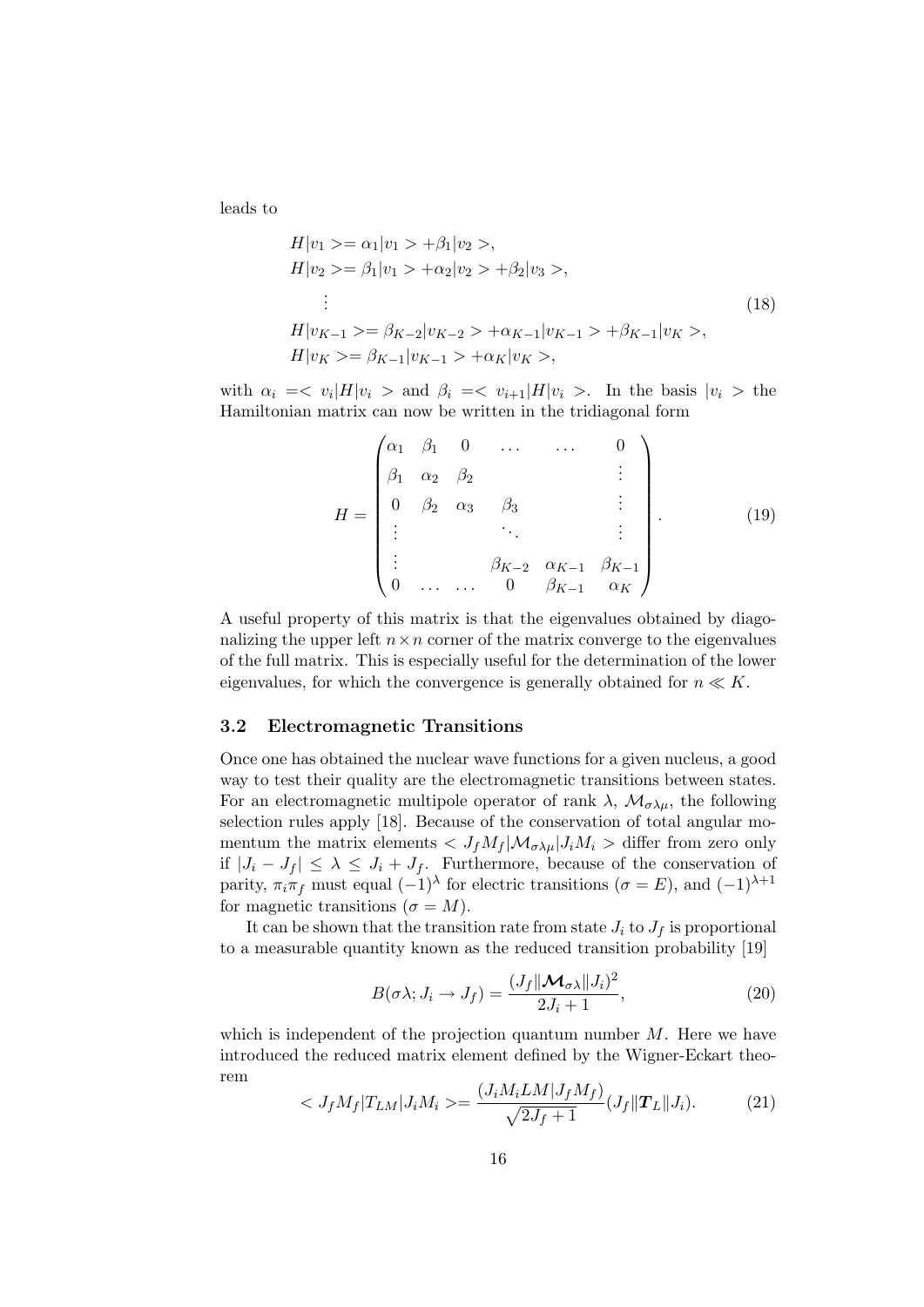The matrix element between two many-particle states can be expressed as a linear combination of single-particle matrix elements, which can then be calculated. For two mixed-configuration states

$$
|\Psi_i \rangle = \sum_j a_j |\Phi_j \rangle, \qquad |\Psi_f \rangle = \sum_k b_k |\Phi_k \rangle, \tag{22}
$$

the reduced matrix element can be calculated from

$$
(J_f \|\mathcal{M}_{\sigma\lambda}\| J_i) = \sum_{jk} a_j b_k^* (\Phi_k \|\mathcal{M}_{\sigma\lambda}\|\Phi_j).
$$
 (23)

#### 3.3 Magnetic Dipole Moments

Another important observable quantity for testing the quality of nuclear wave functions is the magnetic dipole moment [20]. In particular, it is relevant for the elastic scattering of WIMPs. The dipole moment is proportional to the transition matrix element

$$
\langle JM = J | M_{10} | JM = J \rangle = \begin{pmatrix} J & 1 & J \\ -J & 0 & J \end{pmatrix} (J || \mathbf{M}_1 || J) \tag{24}
$$

$$
= \sqrt{\frac{J}{(J+1)(2J+1)}} (J || \mathbf{M}_1 || J),
$$

where we have used the Wigner-Eckart theorem and the notation  $M_{\lambda}$  =  $\mathcal{M}_{M\lambda}$ . The conventional magnetic dipole moment is then defined as

$$
\frac{\mu}{c} = \sqrt{\frac{4\pi}{3}} \sqrt{\frac{J}{(J+1)(2J+1)}} (J||\mathbf{M}_1||J). \tag{25}
$$

The magnetic dipole operator can be divided into spin and orbital angular momentum parts, and further into neutron and proton parts. The dipole moment can then be written as

$$
\mu = \mu_1 g_s(n) + \mu_2 g_s(p) + \mu_3 g_l(n) + \mu_4 g_l(p), \qquad (26)
$$

where  $g_s(n)$ ,  $g_s(p)$ ,  $g_l(n)$  and  $g_l(p)$  are the neutron and proton spin and orbital angular momentum gyromagnetic factors.

#### 3.4 Effective gyromagnetic factors

The magnetic properties of a nucleus are very important for the LSP scattering, so for a reliable calculation the magnetic moments and transitions should be reproduced accurately. For a shell model calculation in a restricted configuration space, effective operators should be used for optimal results. In the case of magnetic operators, one should use effective gyromagnetic factors that yield better results in the configuration space in question. These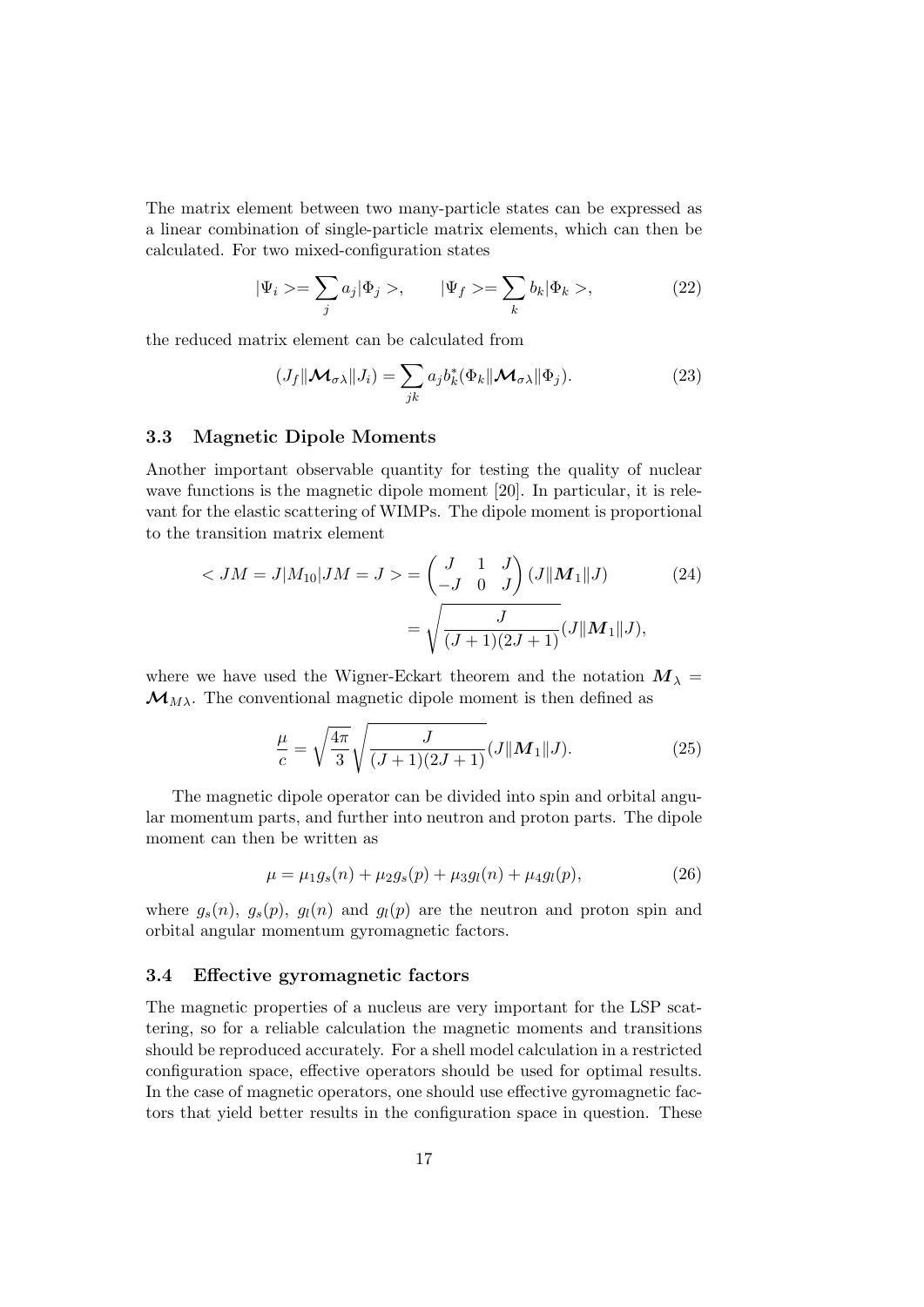can be determined through a least squares fit to experimental data, i.e. by minimizing the function

$$
\sum_{k=1}^{n_{data}} \left[ \mu_{k,1} g_s(n) + \mu_{k,2} g_s(p) + \mu_{k,3} g_l(n) + \mu_{k,4} g_l(p) - \mu_{k,exp} \right]^2.
$$
 (27)

For the minimum, the partial derivatives with respect to gyromagnetic factors vanish, which, denoting the gyromagnetic factors with  $g_i$  for  $i =$ 1, 2, 3, 4, leads to the condition

$$
\sum_{k=1}^{n_{data}} \left(\sum_{i=1}^{4} \mu_{k,i} g_i - \mu_{k,exp}\right) \mu_{k,j} = 0, \qquad j = 1, 2, 3, 4. \tag{28}
$$

This can be written in matrix form as

$$
I^T I \vec{g} - I^T \vec{\mu}_{exp} = 0,\t\t(29)
$$

where I is an  $n_{data} \times 4$  matrix with  $I_{ki} = \mu_{k,i}$ . The gyromagnetic factors can then be determined from the equation

$$
\vec{g} = (I^T I)^{-1} I^T \vec{\mu}_{exp}.
$$
\n(30)

The fitting procedure in question is a "one-step" operation, where the nuclear wave functions remain constant and only the gyromagnetic factors are varied.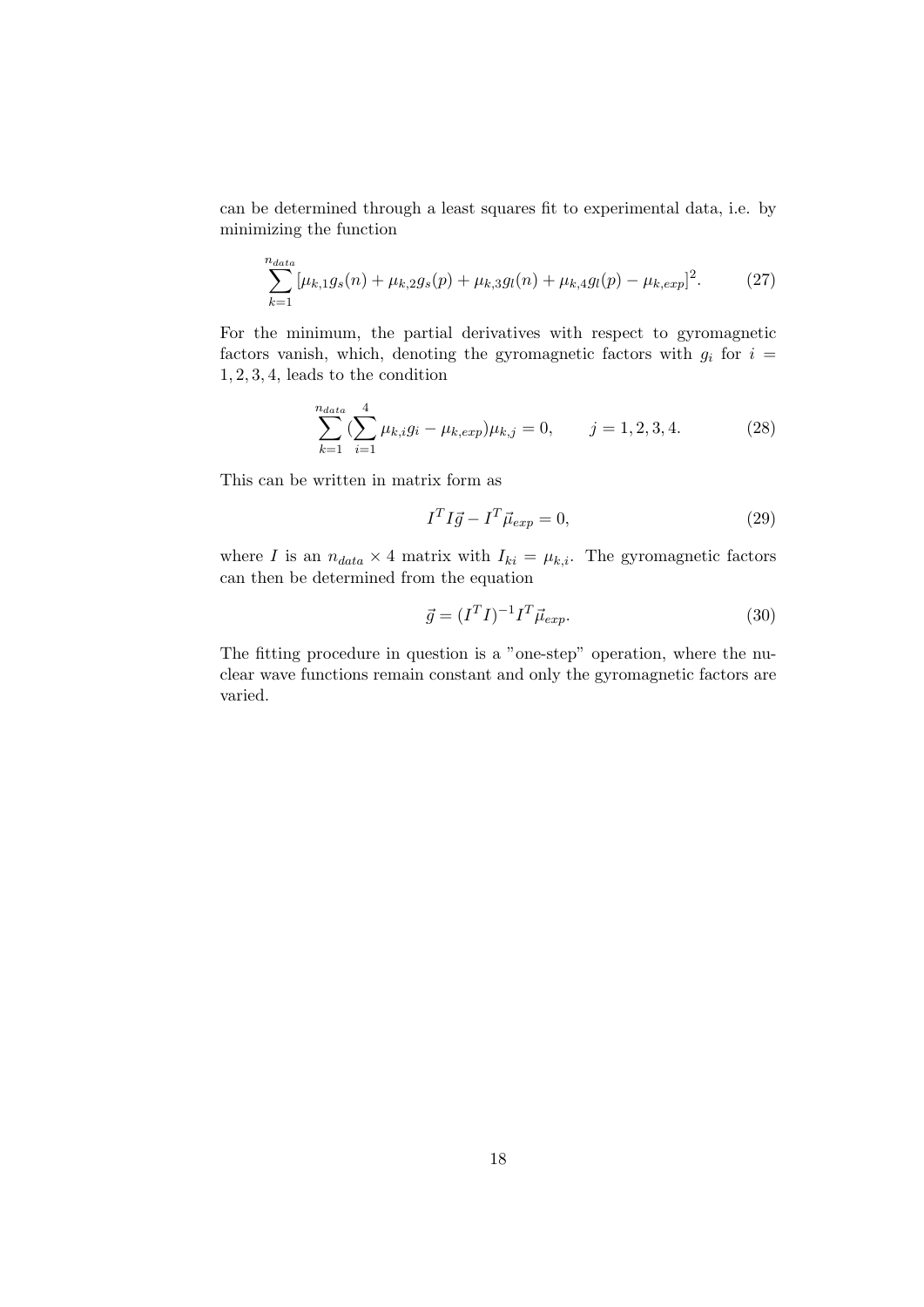### 4 Results

The eigenvalues and -vectors of  $^{127}I$ ,  $^{129}Xe$ ,  $^{131}Xe$  and  $^{133}Cs$  were calculated for  $J \leq \frac{11}{2}$  $\frac{11}{2}$  using the shell model program EICODE, which uses angular-momentum projected proton and neutron basis states to calculate the Hamiltonian matrix elements. The effective nucleon-nucleon interactions used were based on the Bonn-CD G-Matrix and folded diagram method by M. Hjorth-Jensen [21]. The calculations were carried out in the  $(0g_{7/2} - 1d - 2s - 0h_{11/2})$  valence space with the following restrictions on the configurations: The neutron excitations from the  $(0g_{7/2} - 1d_{5/2})$  space were restricted to one in the case of  $^{127}I$  and  $^{129}Xe$  and to two in the case of  $131\text{Xe}$ . In addition, an energy centroid restriction was used for  $129\text{Xe}$ ,  $^{131}$ Xe and  $^{133}$ Cs to exclude configurations with energies above 4.0 MeV. The energy level diagrams are presented in figures 10 and 11 along with the experimental results [22]. Furthermore, results from MQPM calculations [23] for <sup>127</sup>I are presented in figure 12 for comparison.



Figure 10: Shell model and experimental energy level diagrams for  $^{129}Xe$ and <sup>131</sup>Xe

After the calculation of the nuclear wave functions, the magnetic dipole moments were calculated for the low-lying states in each nucleus. A least squares fit with the experimental results yielded the effective gyromagnetic factors presented in table 1.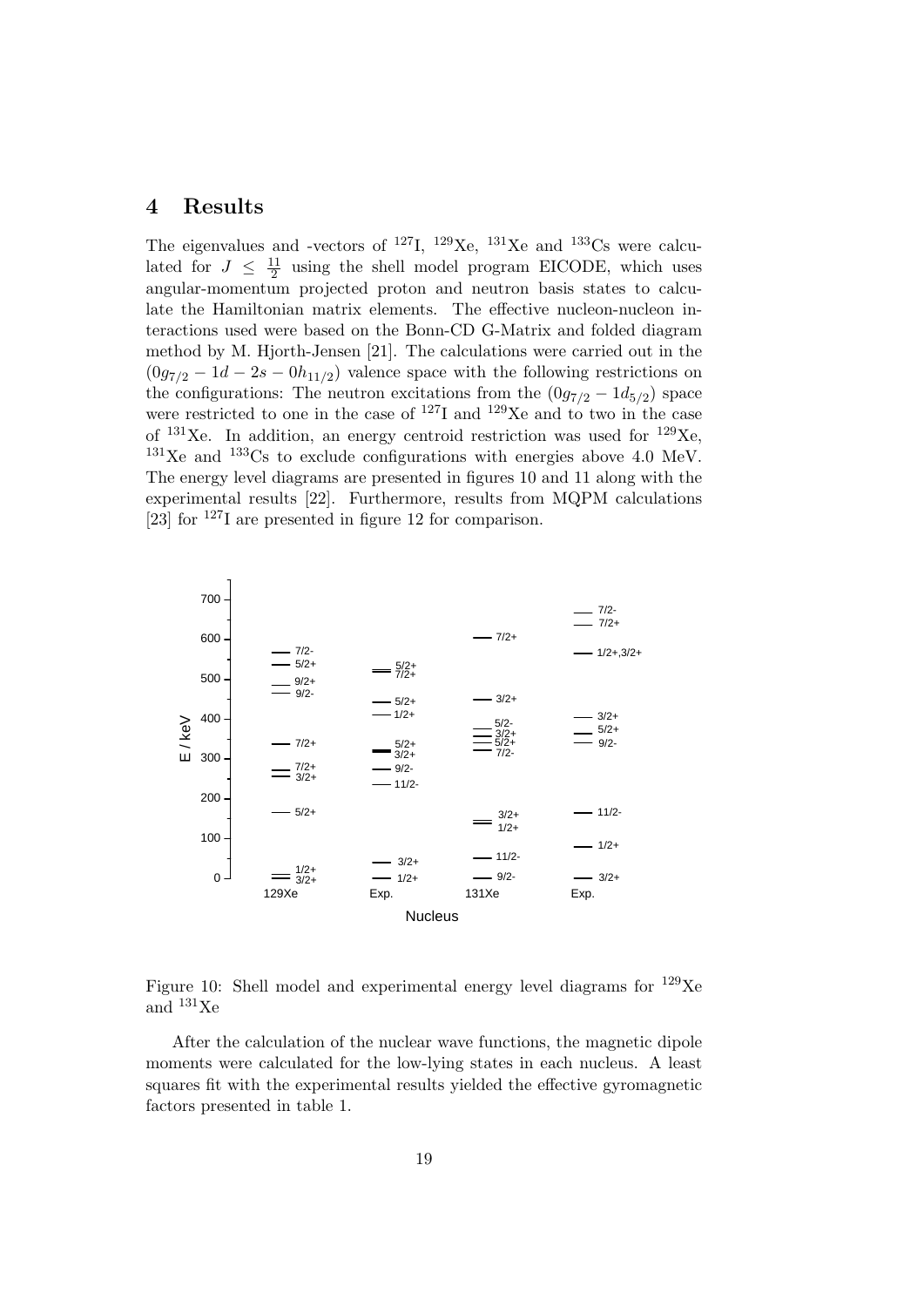

Figure 11: Shell model and experimental energy level diagrams for <sup>127</sup>I and  $133C_S$ 



Figure 12: MQPM energy level diagram for <sup>127</sup>I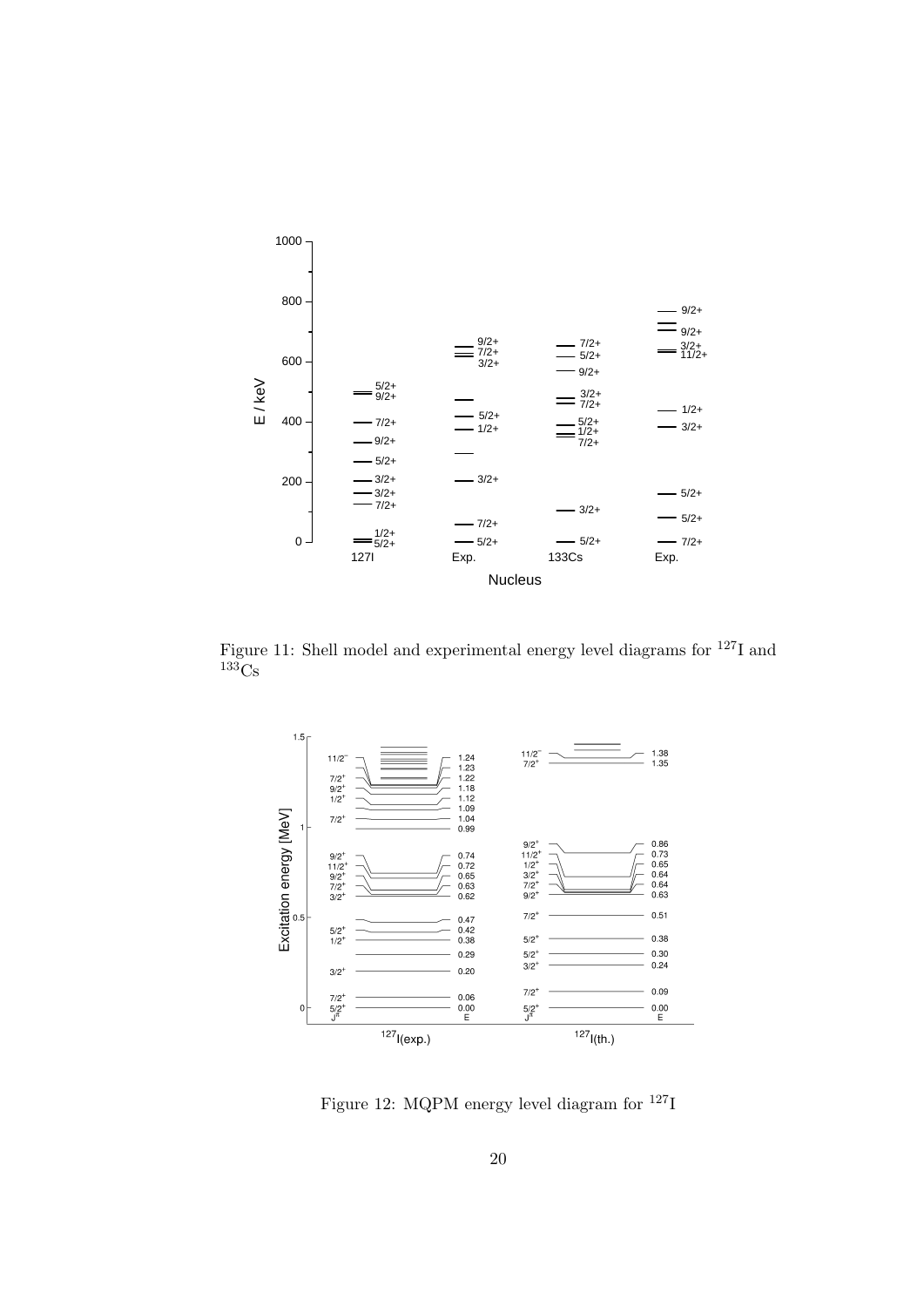Table 1: Effective gyromagnetic factors from the LLS fit to experimental data

$$
\begin{array}{cccc}g_s(n) & g_s(p) & g_l(n) & g_l(p)\\ \hline -3.370 & 3.189 & 0.0190 & 1.119\end{array}
$$

Both the bare and effective values of the dipole moments are tabulated in tables 2, 3, 4 and 5 along with the experimental results [24]. In addition, for the ground state of  $127$ I, results from shell model calculations using two different interactions [25] and from MQPM calculations [26] are tabulated for comparison. Finally, magnetic transitions in the low-lying states were calculated using both bare and effective gyromagnetic factors. These are tabulated in tables 6, 7, 8 and 9 along with the experimental transition strengths [22].

Table 2: Magnetic dipole moments for  $127$ I in units of nuclear magnetons

| $T\pi$<br>IJ                            | Bare     | Effective | Experimental   Bonn-A   Nijmegen-II |      |      | <b>MQPM</b> |
|-----------------------------------------|----------|-----------|-------------------------------------|------|------|-------------|
| $rac{5}{2}$<br>$\overline{2}$           | 3.55     | 2.74      | 2.81                                | 2.78 | 3.15 | 4.93        |
| $-+$                                    | $1.05\,$ | 2.24      | 2.54                                | -    |      |             |
| $\overline{3}$ +<br>$\overline{\Omega}$ | $-0.29$  | $0.66\,$  | 0.97                                |      |      |             |

Table 3: Magnetic dipole moments for  $129Xe$  in units of nuclear magnetons

| $T^{\pi}$ | Bare    |         | Effective   Experimental |
|-----------|---------|---------|--------------------------|
|           | $-0.94$ | $-0.80$ | $-0.78$                  |
|           | 0.45    | 0.49    | 0.58                     |
| $11 -$    | $-1.17$ | $-0.81$ | $-0.89$                  |

Table 4: Magnetic dipole moments for  $^{131}\text{Xe}$  in units of nuclear magnetons

| тπ |         |         | Bare   Effective   Experimental |
|----|---------|---------|---------------------------------|
|    |         | 0.72    | 0.69                            |
|    | $-1.37$ | $-1.01$ | $-0.99$                         |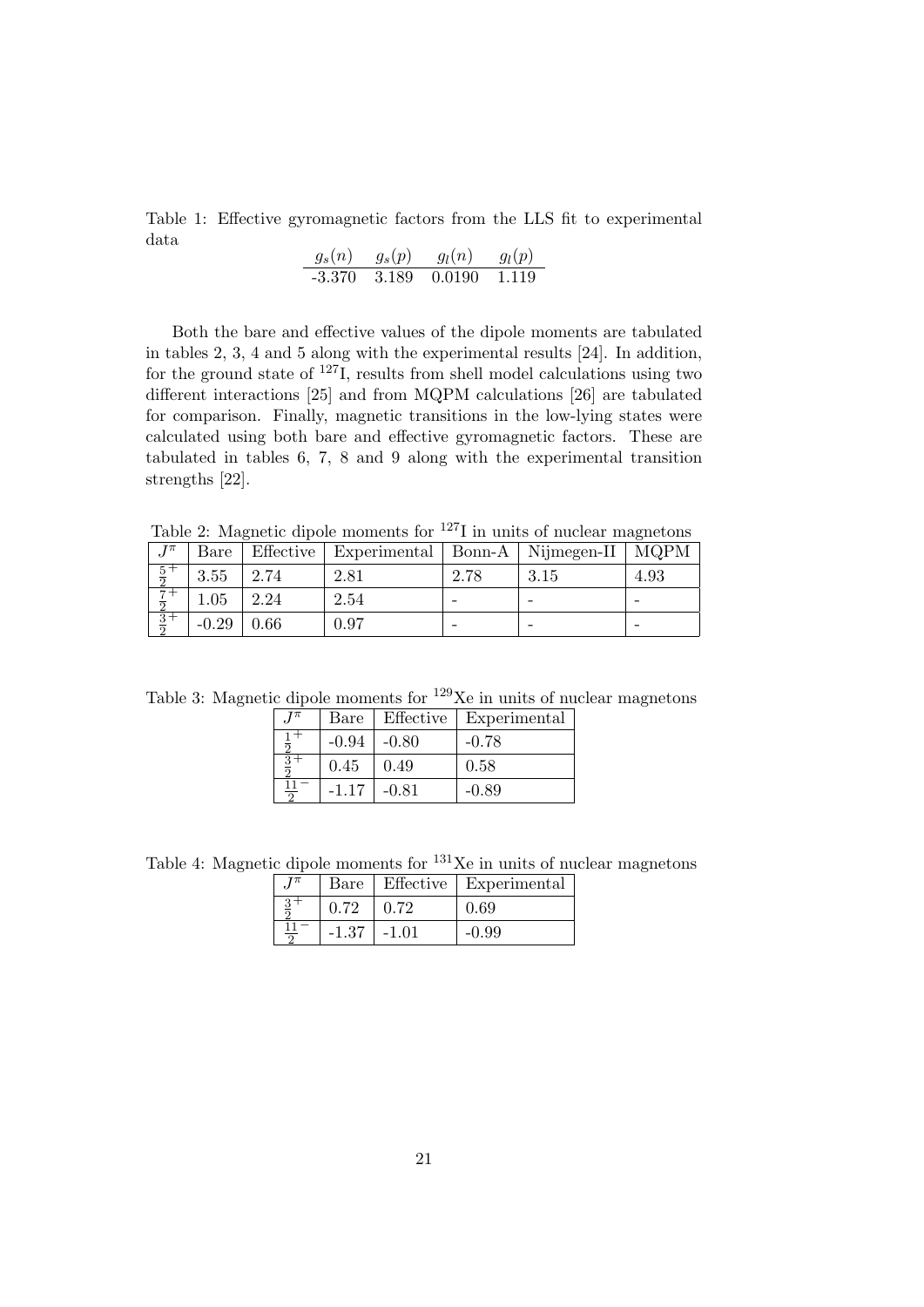Table 5: Magnetic dipole moments for  $133\text{Cs}$  in units of nuclear magnetons

| $T^{\pi}$ |      | Bare   Effective | Experimental |
|-----------|------|------------------|--------------|
|           | 1.67 | 2.87             | 2.58         |
|           | 4.03 | 3.33             | 3.45         |
|           | 1.82 | 2.31             | 2.00         |

Table 6: M1-transitions for <sup>127</sup>I in units of  $(\mu_N/c)^2$ 

|            |             | Effective |              |
|------------|-------------|-----------|--------------|
| Transition | Bare        |           | Experimental |
|            | $5.01E - 3$ | 8.46E-4   | $2.20E - 2$  |
|            | 1.28E-1     | 6.58E-2   | 7.95E-3      |
|            | 7.47E-6     | 1.58E-4   | 1.34E-1      |
|            | $1.31E-1$   | $2.06E-2$ | $3.67E-2$    |
|            | $2.13E-2$   | 6.85E-2   | $2.72E-2$    |
|            | 7.68E-2     | 3.58E-2   | $1.32E-1$    |

Table 7: M1-transitions for <sup>129</sup>Xe in units of  $(\mu_N/c)^2$ 

| Transition | Bare        | Effective | Experimental |
|------------|-------------|-----------|--------------|
|            | $4.22E - 2$ | 3.28E-2   | $4.92E - 2$  |
|            | $1.82E - 2$ | $1.06E-2$ | $4.55E-3$    |
|            | $1.20E-3$   | $1.40E-3$ | 9.85E-3      |
|            | $1.53E-1$   | $1.15E-1$ | 1.75E-2      |

Table 8: M1-transitions for <sup>131</sup>Xe in units of  $(\mu_N/c)^2$ 

| Transition | Bare        | Effective   | Experimental |
|------------|-------------|-------------|--------------|
|            | 5.87E-2     | $4.32E - 2$ | $6.20E-2$    |
|            | $1.25E-2$   | $1.24E-2$   | 1.79E-4      |
|            | 2.76E-2     | 1.98E-2     | $6.62E - 4$  |
|            | $6.92E-3$   | 5.15E-3     | 1.07E-2      |
|            | $2.02E - 2$ | 1.26E-2     | $1.07E-2$    |

Table 9: M1-transitions for <sup>133</sup>Cs in units of  $(\mu_N/c)^2$ 

| $\frac{1}{2}$ $\frac{1}{2}$ $\frac{1}{2}$ $\frac{1}{2}$ $\frac{1}{2}$ $\frac{1}{2}$ $\frac{1}{2}$ $\frac{1}{2}$ $\frac{1}{2}$ $\frac{1}{2}$ $\frac{1}{2}$ $\frac{1}{2}$ $\frac{1}{2}$ $\frac{1}{2}$ $\frac{1}{2}$ $\frac{1}{2}$ $\frac{1}{2}$ $\frac{1}{2}$ $\frac{1}{2}$ $\frac{1}{2}$ $\frac{1}{2}$ $\frac{1}{2}$ |           |             |              |  |  |
|---------------------------------------------------------------------------------------------------------------------------------------------------------------------------------------------------------------------------------------------------------------------------------------------------------------------|-----------|-------------|--------------|--|--|
| Transition                                                                                                                                                                                                                                                                                                          | Bare      | Effective   | Experimental |  |  |
|                                                                                                                                                                                                                                                                                                                     | $2.65E-3$ | 1.39E-4     | $4.24E - 3$  |  |  |
|                                                                                                                                                                                                                                                                                                                     | 3.83E-2   | 1.37E-2     | 1.38E-1      |  |  |
|                                                                                                                                                                                                                                                                                                                     | 4.93E-3   | $6.62E - 3$ | $2.09E-3$    |  |  |
| ີ                                                                                                                                                                                                                                                                                                                   | 1.79E-1   | 5.46E-2     | $2.60E - 3$  |  |  |
|                                                                                                                                                                                                                                                                                                                     | $3.52E-1$ | 1.28E-1     | 4.30E-2      |  |  |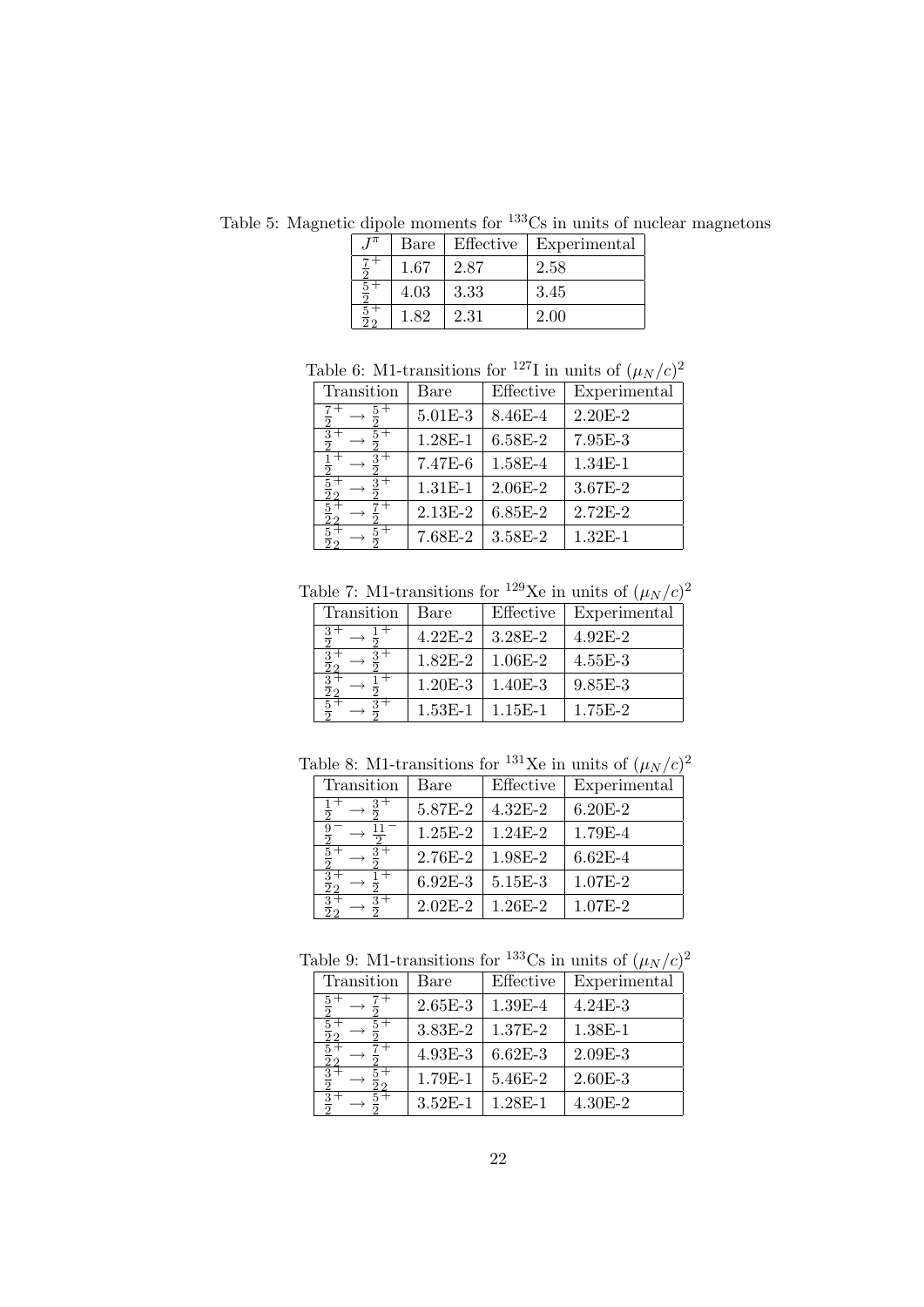## 5 Conclusions

In this report, dark-matter detection and in particular the scattering of the dark-matter candidate LSP was reviewed. Shell model calculations were carried out for the promising detector materials  $^{127}$ I,  $^{129}$ Xe,  $^{131}$ Xe and  $^{133}$ Cs to determine nuclear properties essential for the description of LSP scattering.

For <sup>127</sup>I, the two low-lying states whose spins are not known make it slightly difficult to evaluate the results. On the basis of the shell model calculations alone, the first would seem to be a  $\frac{3}{2}$ + state. Comparison with the MQPM calculation suggests, however, that it is a  $\frac{5}{2}$ + state, while the second is a  $\frac{7}{2}$ + state. If this is indeed the case, the lowest states are reproduced quite well apart from the first  $\frac{1}{2}$  $^+$  state and the second  $\frac{3}{2}$ <sup>+</sup> state, which are much too low. The leading proton configuration for both of these states is  $[g_{7/2}^2 d_{5/2}]_{5/2}$ <sup>+</sup>, whereas e.g. for the first  $\frac{3}{2}$  $+$  and  $\frac{7}{2}$ <sup>+</sup> states it is  $[g_{7/2}d_{5/2}^2]_{7/2}$ +. This might explain the low energies, since the  $g_{7/2}$  orbit is 0.3 MeV below the  $d_{5/2}$  orbit.

For <sup>133</sup>Cs the spins of the lowest five states (though not their relative order) are predicted correctly, but the overall discrepancy is much larger. For the xenon isotopes, the low-lying  $\frac{9}{2}$  $^{-}$  and  $\frac{11}{2}$ − states seem to be problematic. In  $129Xe$  the calculated negative parity states are too high in energy, while in <sup>131</sup>Xe they are too low. The states with lower spin seem to be better in accordance with the experimental results. The first states are in the wrong order, but since the experimental energies are close to each other this is no great concern.

In the bare magnetic dipole moments, there is a clear difference between the neutron odd xenon isotopes and the proton odd nuclei  $^{127}I$  and  $^{133}Cs$ . For the xenon isotopes, the discrepancy with the experimental results is of the order 0.1  $\mu$ <sub>N</sub>, whereas for <sup>127</sup>I and <sup>133</sup>Cs it is an order of magnitude larger. This can also be seen in the effective gyromagnetic factors. Since the transition matrix elements (and the dipole moments) in neutron odd nuclei depend heavily on the single-particle matrix elements between neutron states, the corrections to the neutron gyromagnetic factors from the fit are quite small. Similarly, for the proton gyromagnetic factors, larger corrections are required because of the larger discrepancy.

As can be expected, the fitted gyromagnetic factors improve the calculated dipole moments significantly. The situation is different, however, for the M1-transitions which were not used in the fit. There are corrections of up to an order of magnitude in the proton odd nuclei, but the overall agreement with experimental data does not change considerably. For the neutron odd nuclei, the corrections are quite small and no real improvement can be seen. For bare and effective values alike, there are differences of up to two orders of magnitude. Most notably, for the transition in <sup>127</sup>I from the first  $\frac{1}{2}$ <sup>+</sup> state to the first  $\frac{3}{2}$ + state, the bare and effective values differ from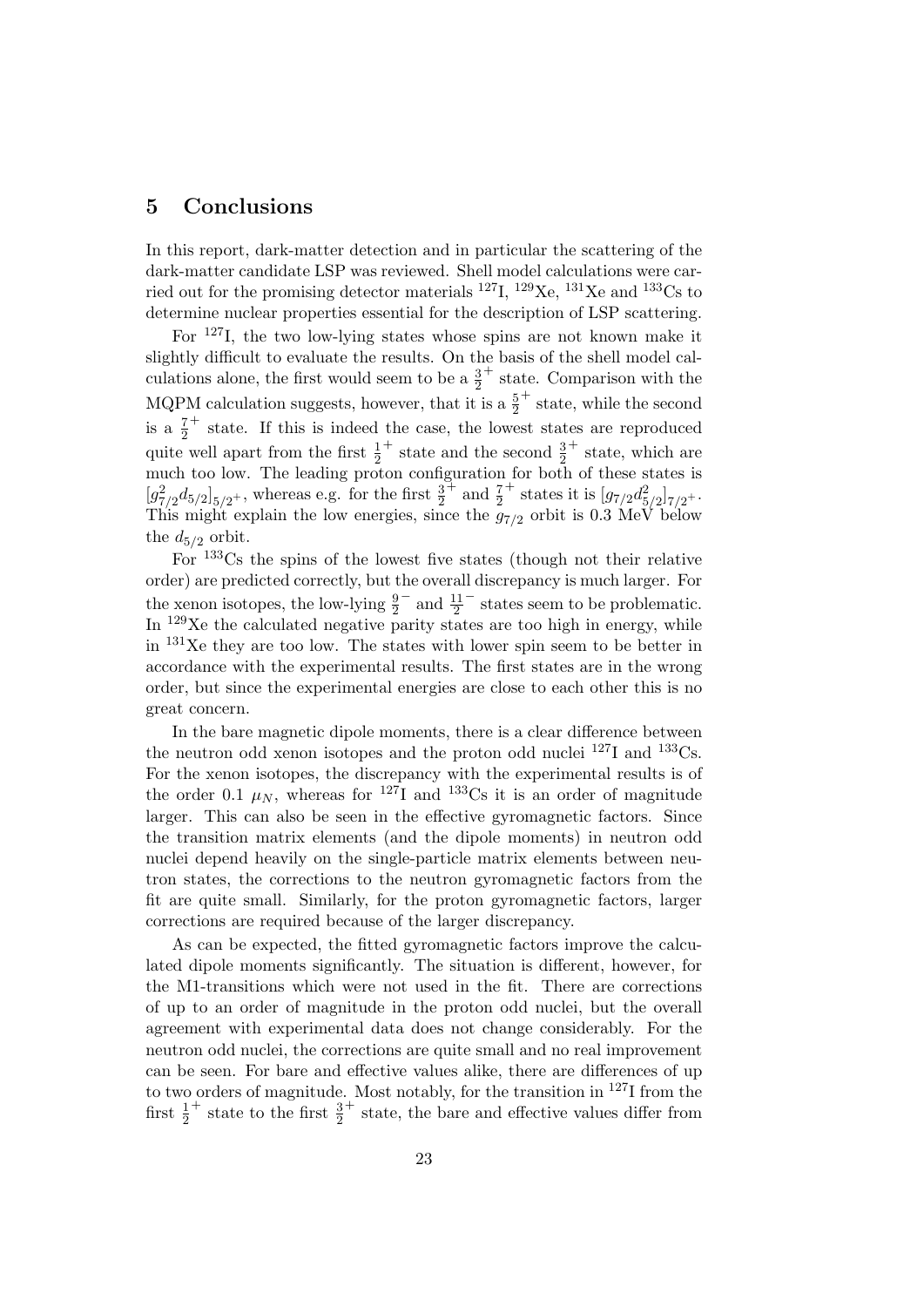the experimental one by four and three orders of magnitude, respectively. This might be due to the composition of the  $\frac{1}{2}$ + state, since its energy is also much too low.

From the point of view of LSP scattering, the data for the relevant states, i.e. the ground states and the first excited states in the xenon isotopes, is reproduced remarkably well. For the dipole moments, the effective gyromagnetic factors further improve the bare values, which are already quite accurate. For M1 transitions, the bare values are very close to the experimental ones and are actually slightly better than the effective values. Because of the good overall agreement between theoretical and experimental dipole moments, the results can be considered reliable for elastic scattering. The somewhat large errors in some of the transition strengths, however, raise some questions about their validity for inelastic scattering.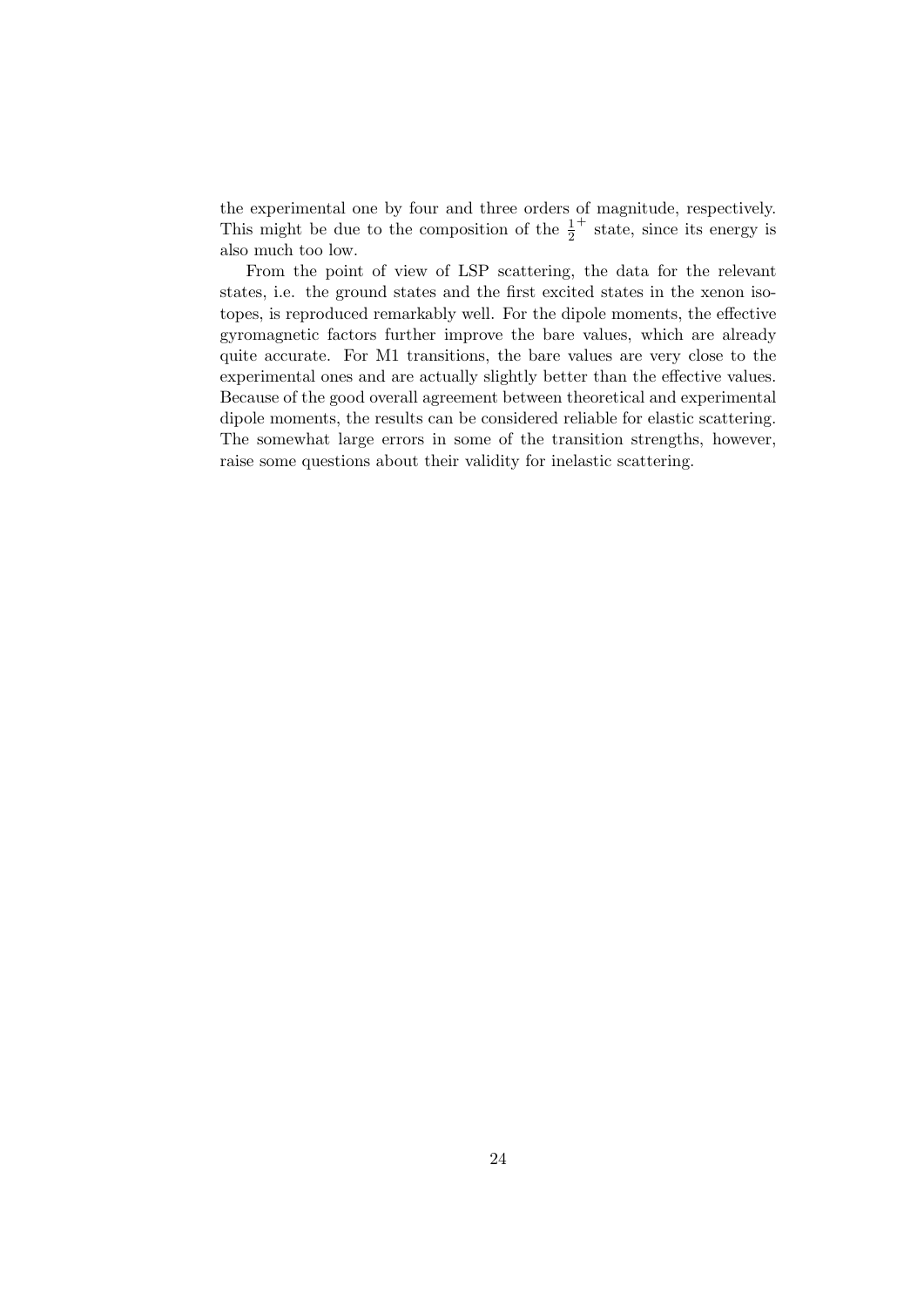## References

- [1] K. Griest, M. Kamionkowski, Physics Reports 333-334 (2000) 167-182
- [2] http://astro.berkeley.edu/ mwhite/darkmatter/hdm.html
- [3] http://map.gsfc.nasa.gov/news/index.html
- [4] http://cdms.berkeley.edu/
- [5] V. Sanglard et al., Phys. Rev. D 71 (2005) 122002
- [6] http://www.cresst.de/
- [7] G.J. Alner et al., Astroparticle Physics 28 (2007) 287-302
- [8] http://xenon.astro.columbia.edu/
- [9] http://people.roma2.infn.it/ dama/web/home.html
- [10] M. Kortelainen et al., Phys. Lett. B 632 (2006) 226
- [11] http://hepwww.rl.ac.uk/ukdmc/results/ZIlimit75d.html
- [12] K.L.G. Heyde, The Nuclear Shell Model (Springer-Verlag, Berlin Heidelberg) p. 184-194 (1994)
- [13] P.J. Brussaard, P.W.M. Glaudemans, Shell-Model Applications in Nuclear Spectroscopy (North-Holland Publishing Company, Amsterdam) p. 5-6 (1977)
- [14] P.J. Brussaard, P.W.M. Glaudemans, Shell-Model Applications in Nuclear Spectroscopy (North-Holland Publishing Company, Amsterdam) p. 52-56 (1977)
- [15] K.L.G. Heyde, The Nuclear Shell Model (Springer-Verlag, Berlin Heidelberg) p. 81-91 (1994)
- [16] M. Hjorth-Jensen, T.T.S. Kuo, E. Osnes, Physics Reports 261 (1995) 130-134
- [17] P.J. Brussaard, P.W.M. Glaudemans, Shell-Model Applications in Nuclear Spectroscopy (North-Holland Publishing Company, Amsterdam) p. 371-376 (1977)
- [18] P.J. Brussaard, P.W.M. Glaudemans, Shell-Model Applications in Nuclear Spectroscopy (North-Holland Publishing Company, Amsterdam) p. 187-188 (1977)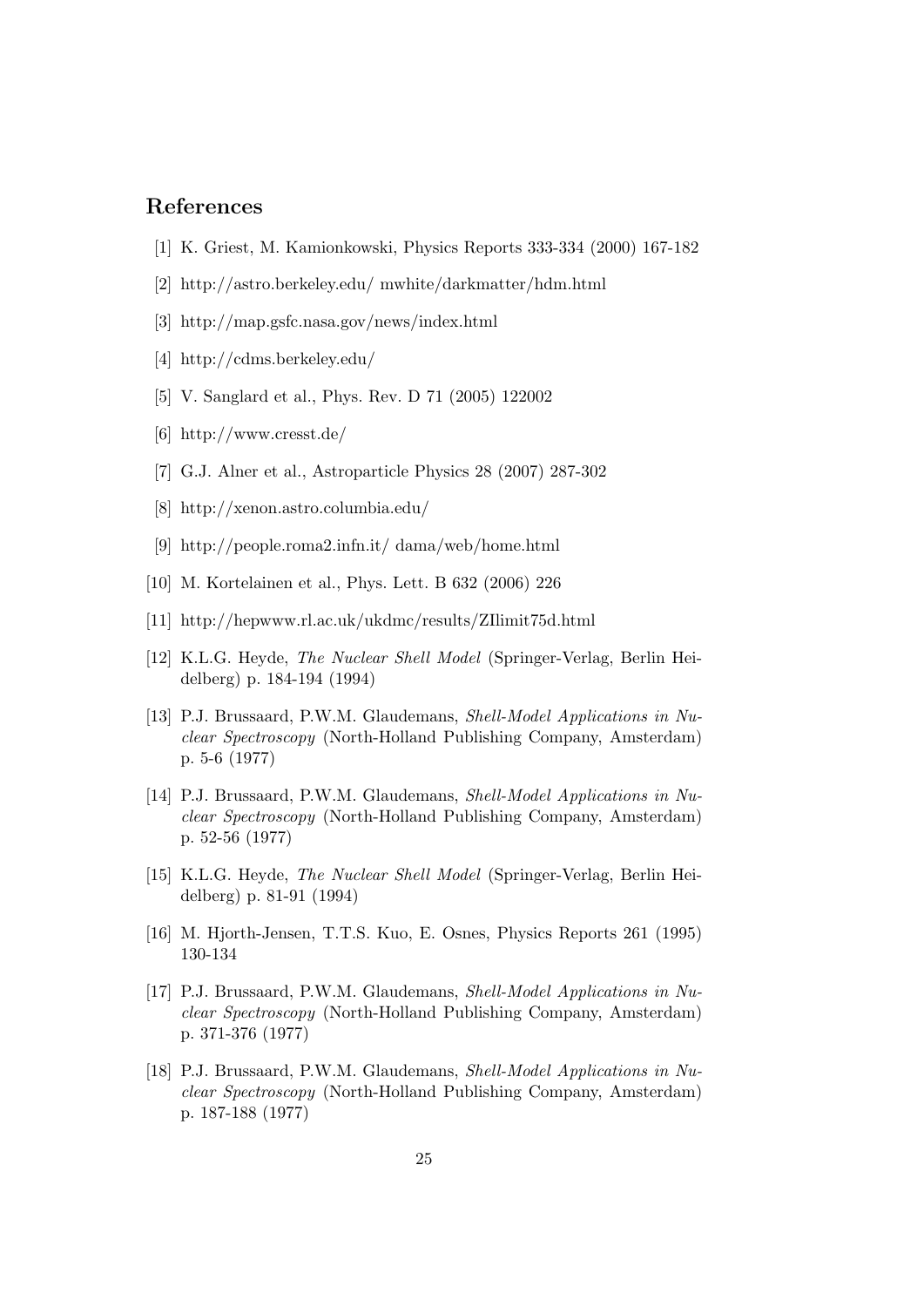- [19] P.J. Brussaard, P.W.M. Glaudemans, Shell-Model Applications in Nuclear Spectroscopy (North-Holland Publishing Company, Amsterdam) p. 188-189 (1977)
- [20] J. Suhonen, From Nucleons to Nucleus: Concepts of Microscopic Nuclear Theory (Springer, Berlin) p. 128-130 (2007)
- [21] M. Hjorth-Jensen, Private communication
- [22] http://ie.lbl.gov/ensdf/
- [23] E. Holmlund, J. Suhonen, Nuclear Physics A 706 (2002) 335-350
- [24] http://ie.lbl.gov/toipdf/mometbl.pdf
- [25] M.T. Ressell, D.J. Dean, Phys. Rev. C 48 (1997) 535
- [26] E. Holmlund et al., Phys. Lett. B 584 (2004) 31-39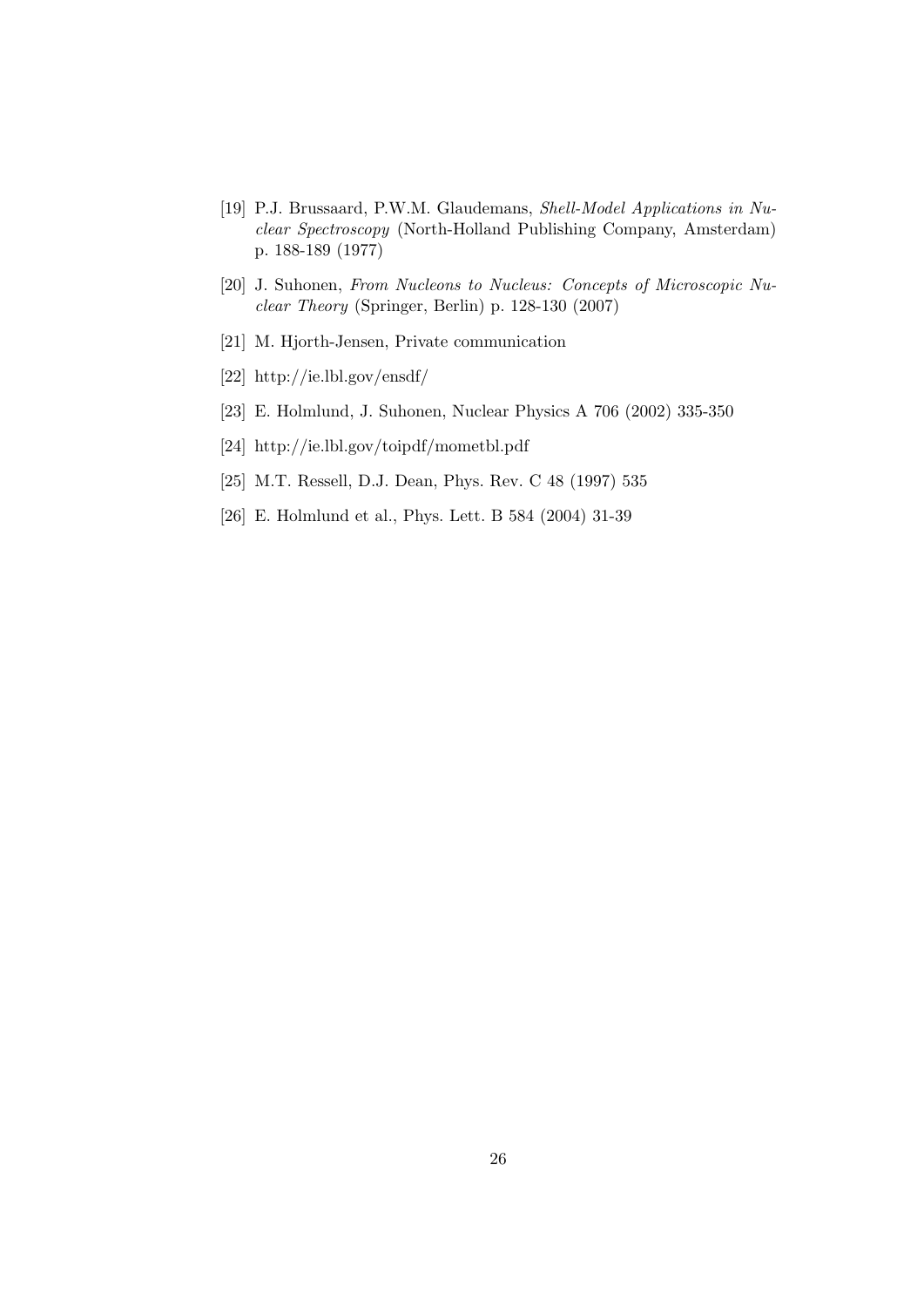## Appendices

Theoretical and Experimental Energy Levels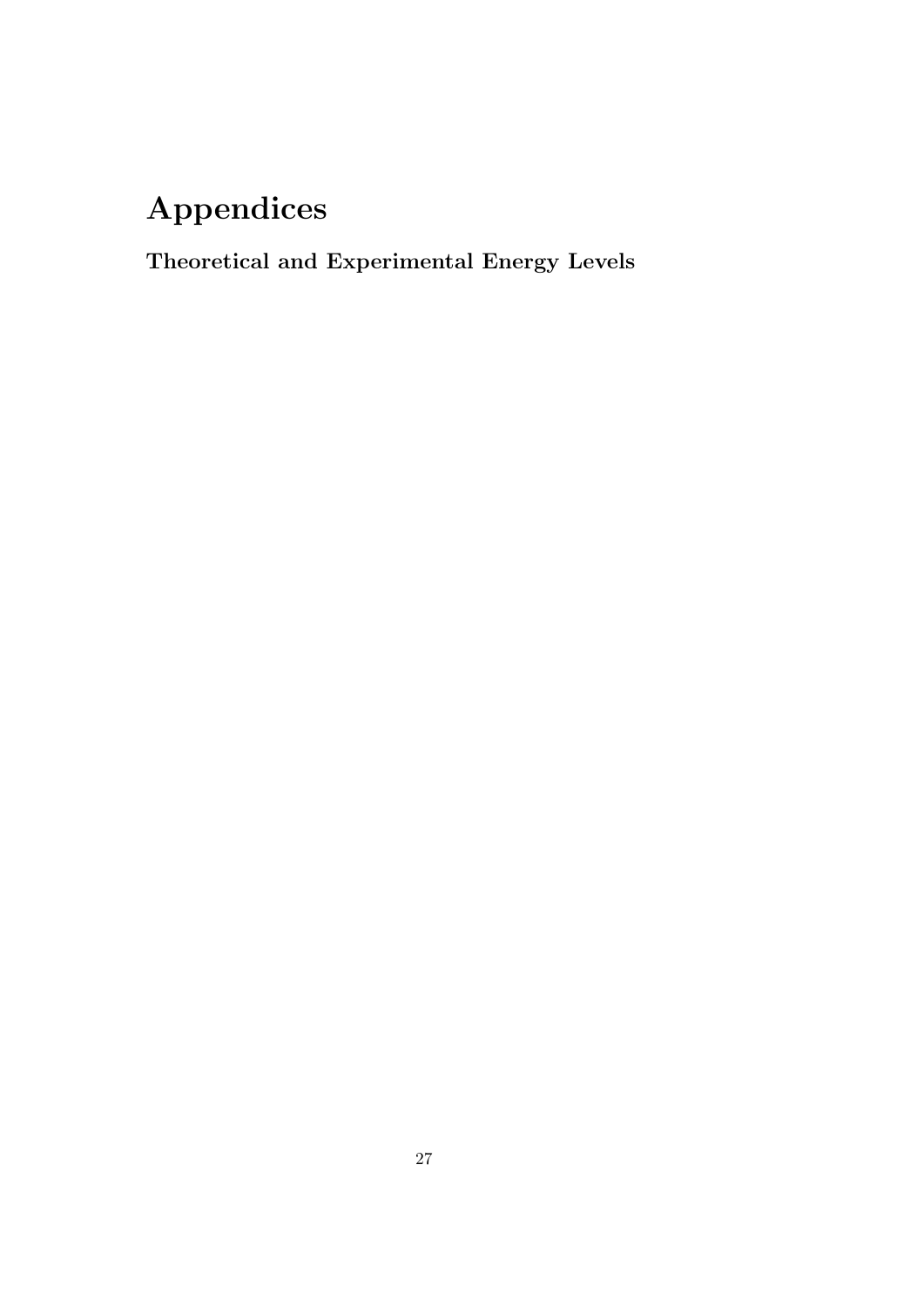|                             | Theoretical  |                                                 | Experimental |  |
|-----------------------------|--------------|-------------------------------------------------|--------------|--|
| $J^{\pi}$                   | Energy / keV | $J^{\bar{\pi}}$                                 | Energy / keV |  |
|                             | 0            |                                                 | 0            |  |
| <u> 5212723325292729252</u> | 10           | $rac{5}{2}$ $rac{7}{2}$ $rac{7}{2}$ $rac{3}{2}$ | 58           |  |
|                             | 127          |                                                 | 203          |  |
|                             | 163          |                                                 | 295          |  |
|                             | 204          |                                                 | 375          |  |
|                             | 268          | $rac{1}{2} + \frac{5}{2} + \frac{5}{2}$         | 418          |  |
|                             | 332          |                                                 | 473          |  |
|                             | 398          | $\frac{3}{2}$                                   | 618          |  |
|                             | 493          | $\frac{7}{2}$                                   | 629          |  |
|                             | 501          | $\frac{9}{2}$                                   | 651          |  |

Table 10: The first ten energy levels for  $^{127}$ <sup>I</sup>

|                                                   | Theoretical  |                                                                                                                                                                                                                                                                                                                                                                                                    | Experimental |
|---------------------------------------------------|--------------|----------------------------------------------------------------------------------------------------------------------------------------------------------------------------------------------------------------------------------------------------------------------------------------------------------------------------------------------------------------------------------------------------|--------------|
| $J^\pi$                                           | Energy / keV | $J^\pi$                                                                                                                                                                                                                                                                                                                                                                                            | Energy / keV |
| $rac{3}{2}$ +                                     | 0            |                                                                                                                                                                                                                                                                                                                                                                                                    | 0            |
| $\frac{1}{2}$ 5 2 3 2 7 2 2 2 2 2 2 2 5 2 3 2 5 2 | 10           | $\frac{1}{2}$ $\frac{3}{2}$ $\frac{11}{2}$                                                                                                                                                                                                                                                                                                                                                         | 40           |
|                                                   | 166          |                                                                                                                                                                                                                                                                                                                                                                                                    | 236          |
|                                                   | 257          |                                                                                                                                                                                                                                                                                                                                                                                                    | 274          |
|                                                   | 272          |                                                                                                                                                                                                                                                                                                                                                                                                    | 318          |
|                                                   | 338          |                                                                                                                                                                                                                                                                                                                                                                                                    | 322          |
|                                                   | 466          |                                                                                                                                                                                                                                                                                                                                                                                                    | 411          |
|                                                   | 485          | $\frac{9}{2} \frac{3}{3} \frac{2}{2} \frac{5}{2} \frac{2}{1} \frac{1}{2} \frac{1}{5} \frac{1}{2} + \frac{1}{1} + \frac{1}{1} + \frac{1}{1} + \frac{1}{1} + \frac{1}{1} + \frac{1}{1} + \frac{1}{1} + \frac{1}{1} + \frac{1}{1} + \frac{1}{1} + \frac{1}{1} + \frac{1}{1} + \frac{1}{1} + \frac{1}{1} + \frac{1}{1} + \frac{1}{1} + \frac{1}{1} + \frac{1}{1} + \frac{1}{1} + \frac{1}{1} + \frac{$ | 442          |
|                                                   | 537          |                                                                                                                                                                                                                                                                                                                                                                                                    | 519          |
| $\frac{7}{2}$                                     | 567          |                                                                                                                                                                                                                                                                                                                                                                                                    | 525          |

Table 11: The first ten energy levels for  $^{129}\text{Xe}$